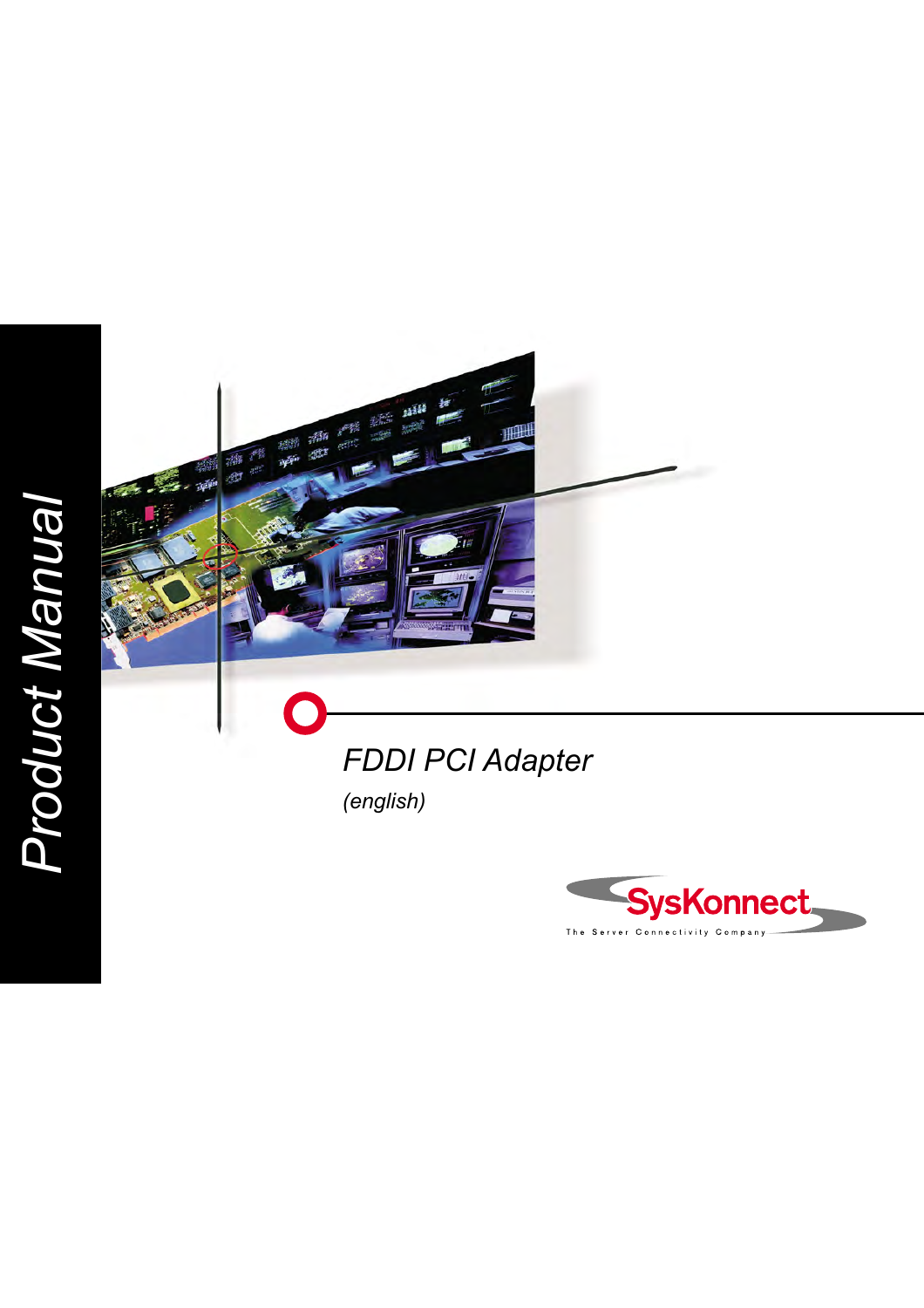

# *FDDI PCI Adapter Product Manual*

English (v1.00 05-Sep-2000) Visit our web site: **www.syskonnect.com**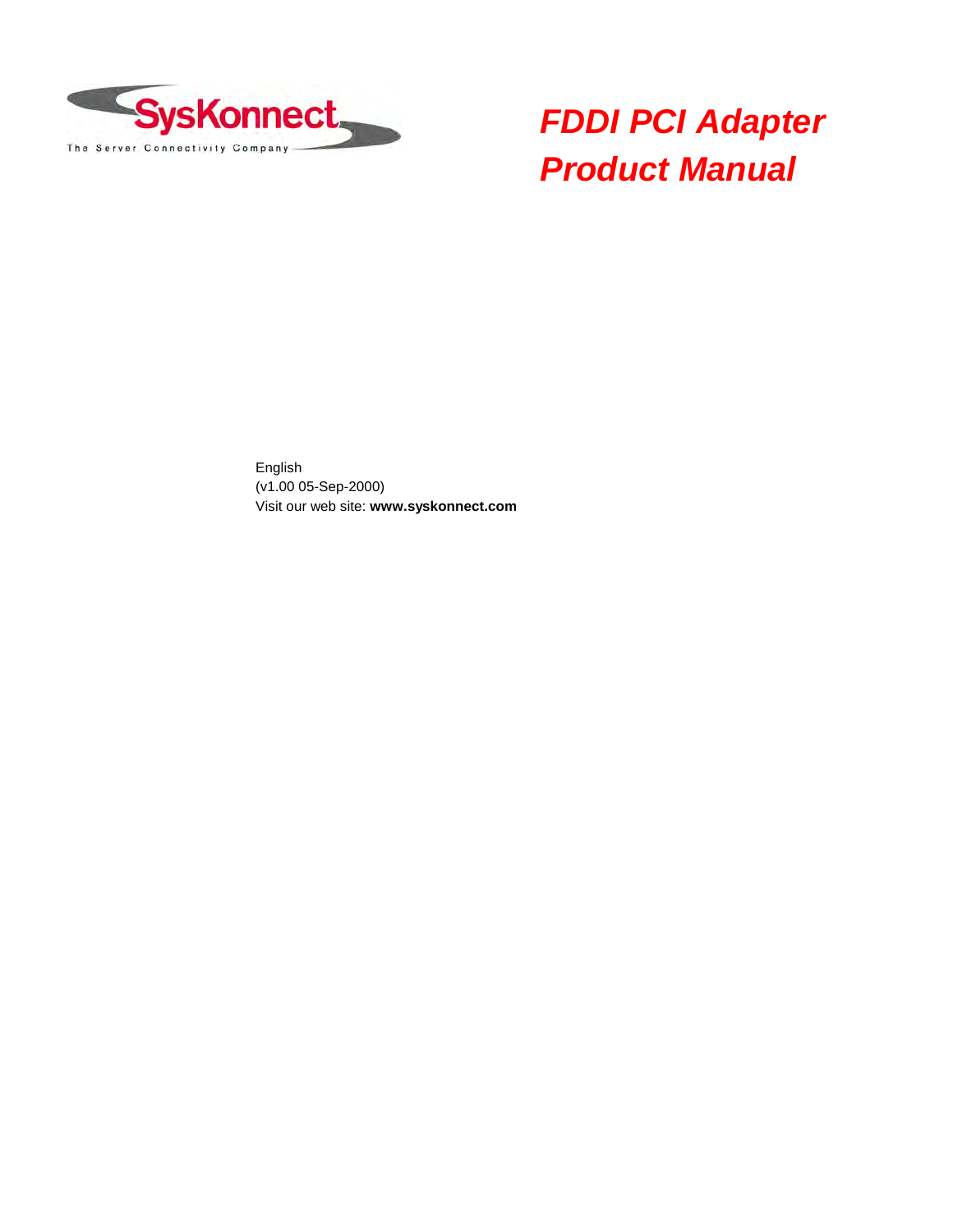**First edition (September 2000).** This edition refers to all current SysKonnect FDDI PCI adapters. Contents are subject to change. Product and brand names are (registered) trademarks of their appropriate owners.

Please, send your comments on this documentation to:

SysKonnect / Information Development Siemensstraße 23 76275 Ettlingen Germany

Fax: +49 7243 502 989 E-mail: manual@syskonnect.de

### **Copyright 2000 SysKonnect. All rights reserved**

**Product Registration:** The registration card for your SysKonnect product is contained in the "Register" directory on the CD ROM. (On the CD ROM start page, click button "Product Registration".)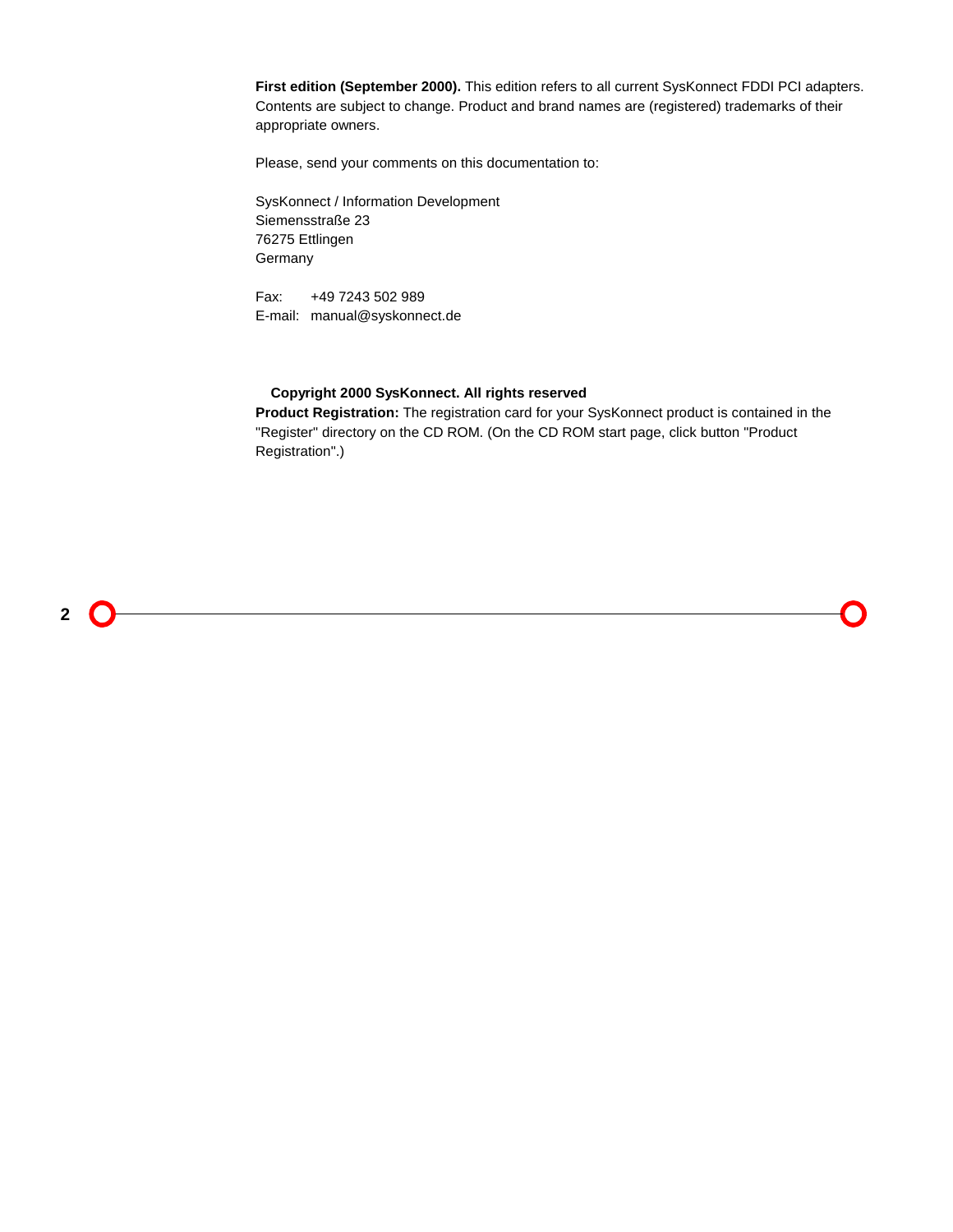# *Contents*

| <b>Contents</b>                                                                   | 3              |
|-----------------------------------------------------------------------------------|----------------|
| Chapter 1. Fundamentals                                                           | 5              |
| Product Features SK-NET FDDI PCI <sup>64</sup> /SK-NET FDDI PCI <sup>64</sup> SUN | 5              |
| <b>Product Features SK-NET FDDI PCI</b>                                           | $\overline{7}$ |
| Attaching FDDI Adapters to Your Network                                           | 88889          |
| <b>Connection Types</b>                                                           |                |
| 1. Dual Attachment to the Dual Ring                                               |                |
| 2. Single Attachment to a Concentrator                                            |                |
| 3. Dual Homing                                                                    |                |
| Port Types (A, B, M and S)                                                        |                |
| Port Usage in Dual Attached Connections                                           | 9              |
| Port Usage in Single Attached Connections                                         | 10             |
| Port Usage in Dual Homed Connections                                              | 10             |
| The Adapter Kit                                                                   | 10             |
| <b>Chapter 2. Connecting the Network Card to the Data Network</b>                 | 11             |
| Chapter 3. Installing Protocol Drivers from the CD-ROM                            | 13             |
| Installing Network Drivers (Protocol Drivers)                                     | 13             |
| Viewing Readme Files with an Internet Browser                                     | 13             |
| Viewing Readme Files Using a Text Viewer or Editor                                | 14             |
| <b>Checking the Network Port</b>                                                  | 14             |
| <b>SAS Adapters</b>                                                               | 15             |
| <b>DAS Adapters</b>                                                               | 15             |
|                                                                                   |                |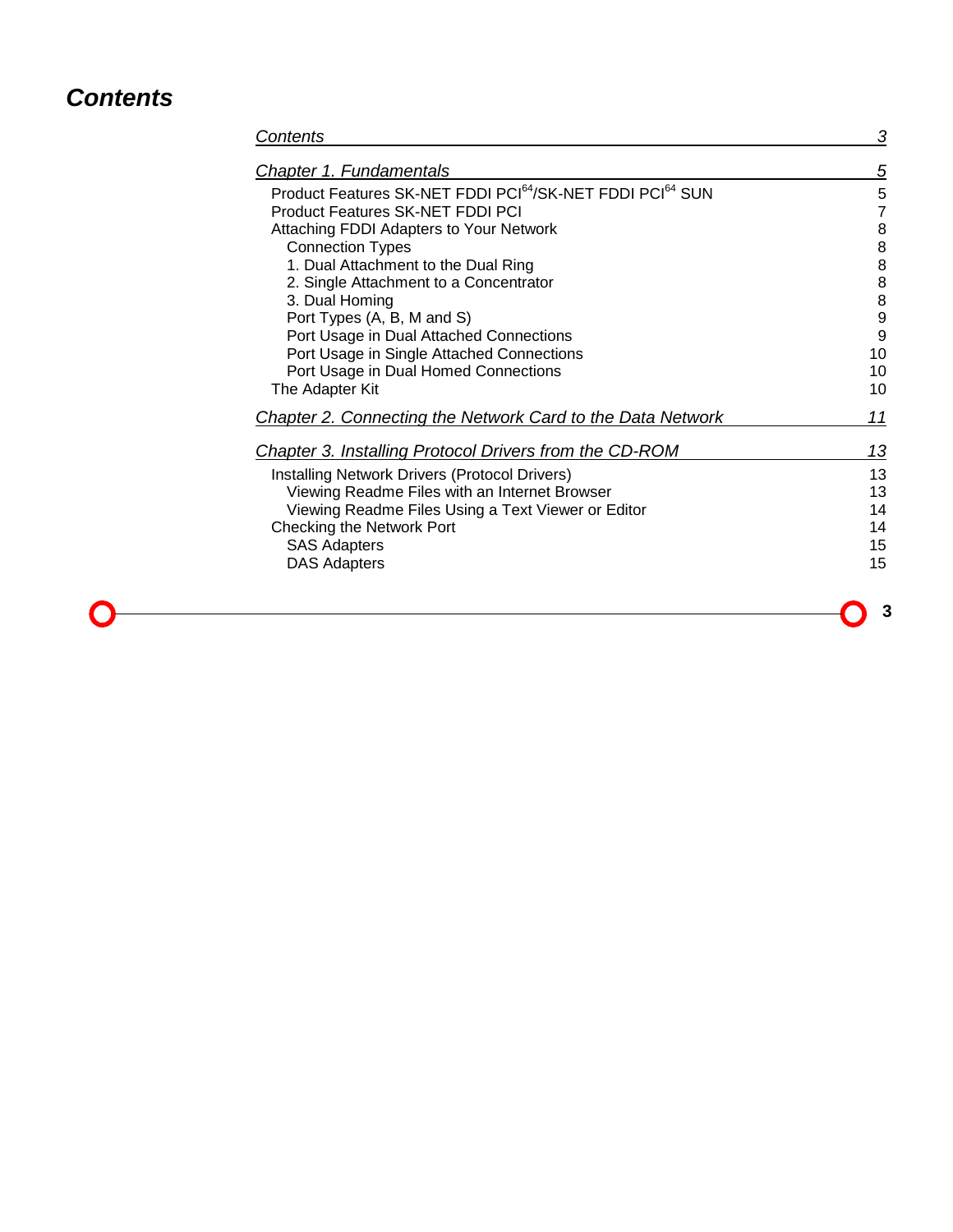### *Contents*

| <b>Chapter 4. Troubleshooting</b>                         | 16 |
|-----------------------------------------------------------|----|
| Test the Adapter                                          | 16 |
| Display VPD Data                                          | 19 |
| If a Test Fails                                           | 20 |
| Appendix A. Technical Specifications                      | 22 |
| <b>Appendix B. How to Identify your Network Card Type</b> | 23 |
| Appendix C. Electromagnetic Compatibility, EN 55022/FCC   | 24 |
| Appendix C. Interface Pin Assignments                     | 25 |
| RJ-45 Receptacle                                          | 25 |
| <b>Optical Bypass Switch Receptacle</b>                   | 25 |
|                                                           |    |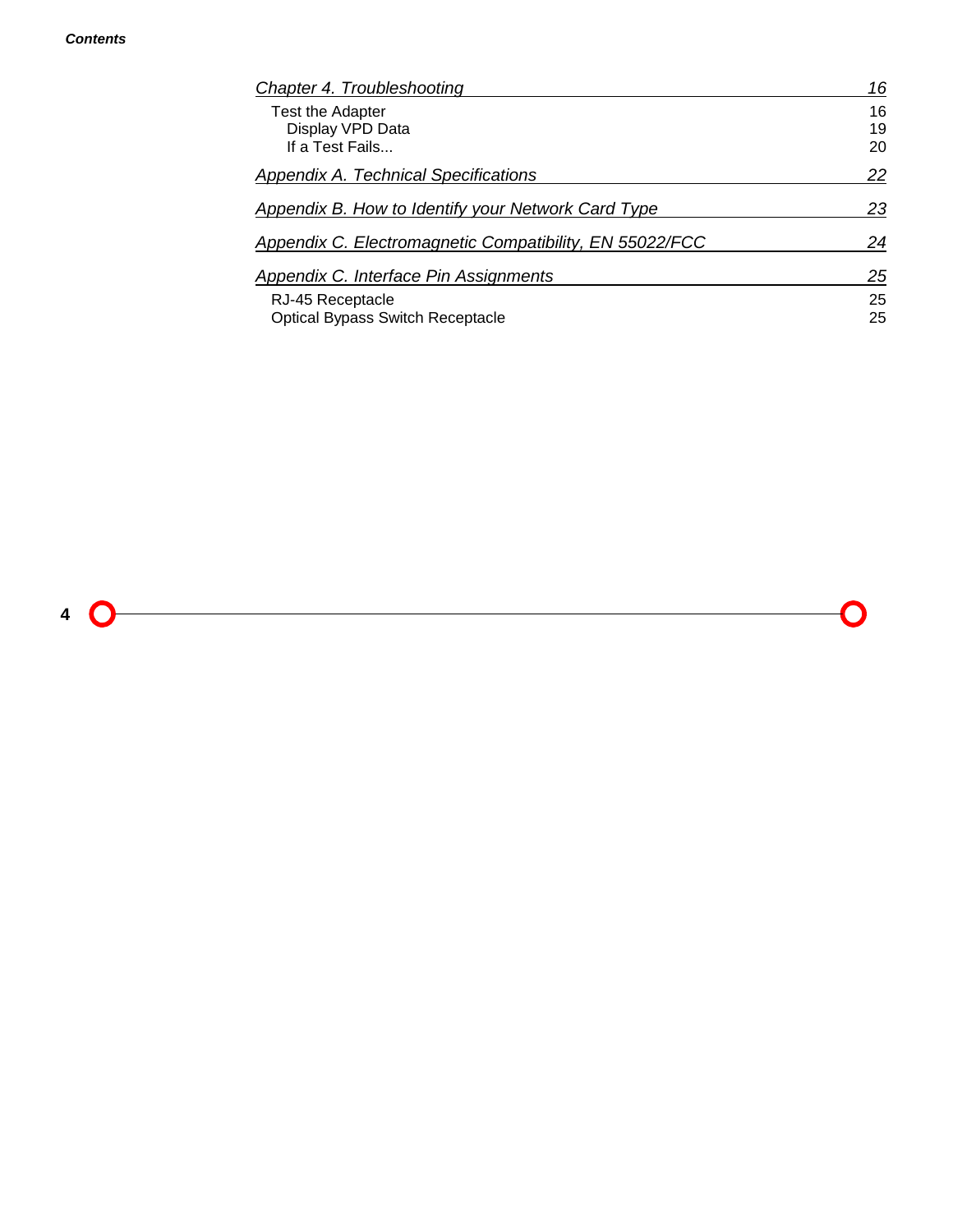# *Chapter 1. Fundamentals*

The SK-NET FDDI PCI adapters attach computers to 100 Mbps Fiber Distributed Data Interface (FDDI) networks using fiber-optic cable, S/UTP or UTP (category 5) copper cable. (STP is supported via a special *Impedance Matching Cable*.)

# *Product Features SK-NET FDDI PCI64/SK-NET FDDI PCI64 SUN*

- Support for Sun 64bit/66MHz PCI bus architectures
- Auto-sensing for 64bit/66MHz, 64bit/33MHz, 32bit/66MHz or 32bit/33MHz bus systems
- Auto-sensing 3.3 volt/5.0 volt bus operation
- FDDI/MIC, FDDI/SC or CDDI/RJ-45 connectors
- Single-attached (SAS) or dual-attached (DAS) units available
- Supports "Dual-Homing" (DAS versions)
- SNMP manageable
- Remote Boot via Open Firmware according to IEEE1275
- Supports Synchronous FDDI with SBA (Synchronous Bandwidth Allocation) and ESS (End Station Support)
- Fully software configured no switches or jumpers
- Fully compliant with all FDDI specifications including SMT 7.3, ANSI MMF-PMD (Fiber) and ANSI TP-PMD (Copper)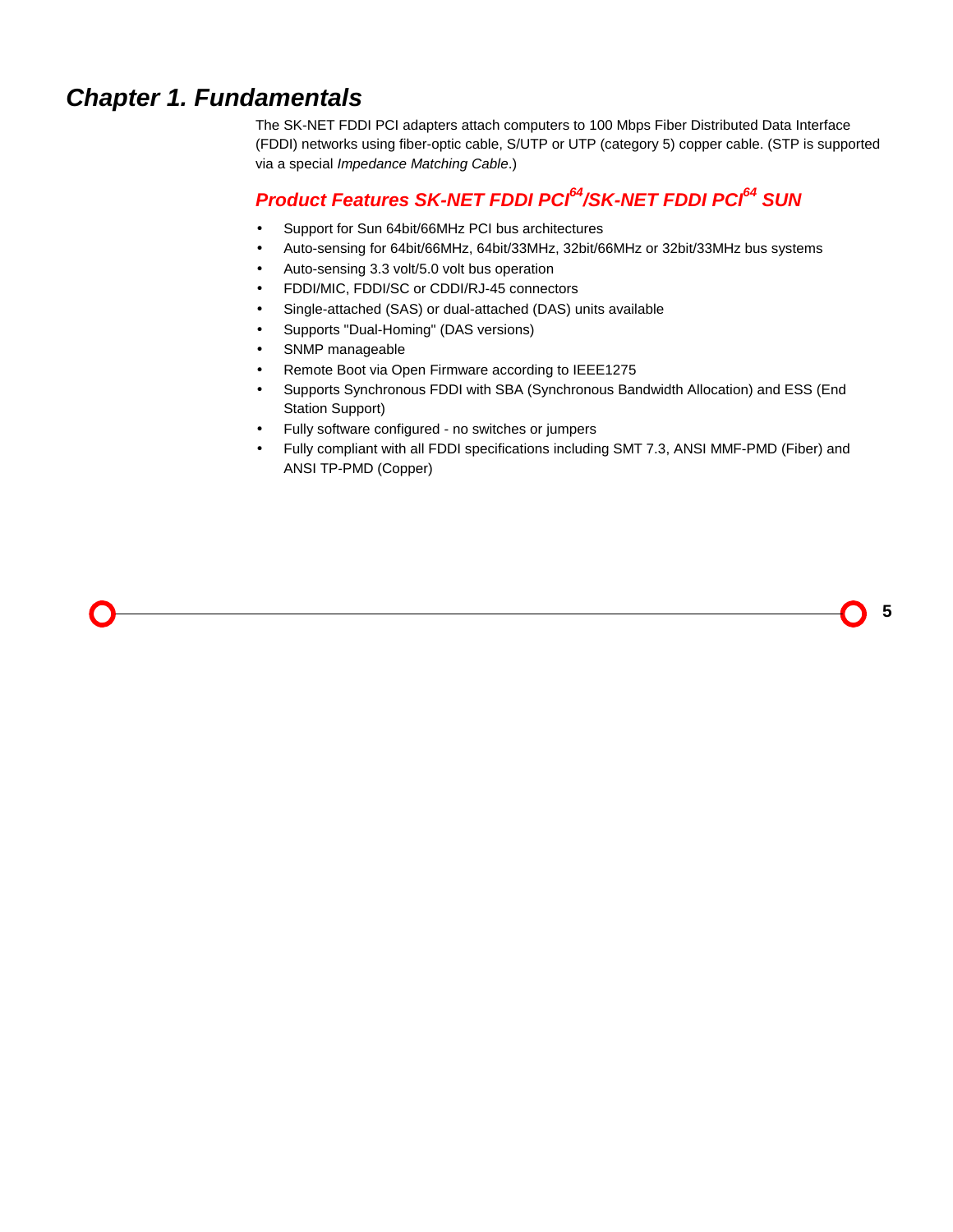| <b>Network card</b>                |              | Port configuration            |                             | <b>Transmission Medium Plugs</b> |                  |                 |
|------------------------------------|--------------|-------------------------------|-----------------------------|----------------------------------|------------------|-----------------|
| <b>SK-NET FDDI-</b>                |              | Single-port-<br>version (SAS) | Dual-port-<br>version (DAS) | UTP/S-UTP                        | <b>Fiber MIC</b> | <b>Fiber SC</b> |
| FP <sup>64</sup>                   | $(SK-5841)$  |                               |                             |                                  | п                |                 |
| $LP^{64}$                          | $(SK-5843)$  |                               |                             |                                  |                  |                 |
| $LP^{64}$ DAS                      | $(SK-5844)$  |                               | п                           |                                  |                  |                 |
| $UP^{64}$                          | $(SK-5821)$  | $\blacksquare$                |                             | п                                |                  |                 |
| $UP^{64}$ DAS                      | $(SK-5822)$  |                               | $\blacksquare$              | $\blacksquare$                   |                  |                 |
| FP <sup>64</sup> SUN               | $(SK-5841S)$ | $\blacksquare$                |                             |                                  | $\blacksquare$   |                 |
| $LP^{64}$ SUN                      | (SK-5843S)   |                               |                             |                                  |                  |                 |
| $LP^{64}$ DAS SUN (SK-5844S)       |              |                               | п                           |                                  |                  |                 |
| $UP^{64}$ SUN                      | $(SK-5821S)$ | $\blacksquare$                |                             | ▬                                |                  |                 |
| UP <sup>64</sup> DAS SUN(SK-5822S) |              |                               | ■                           |                                  |                  |                 |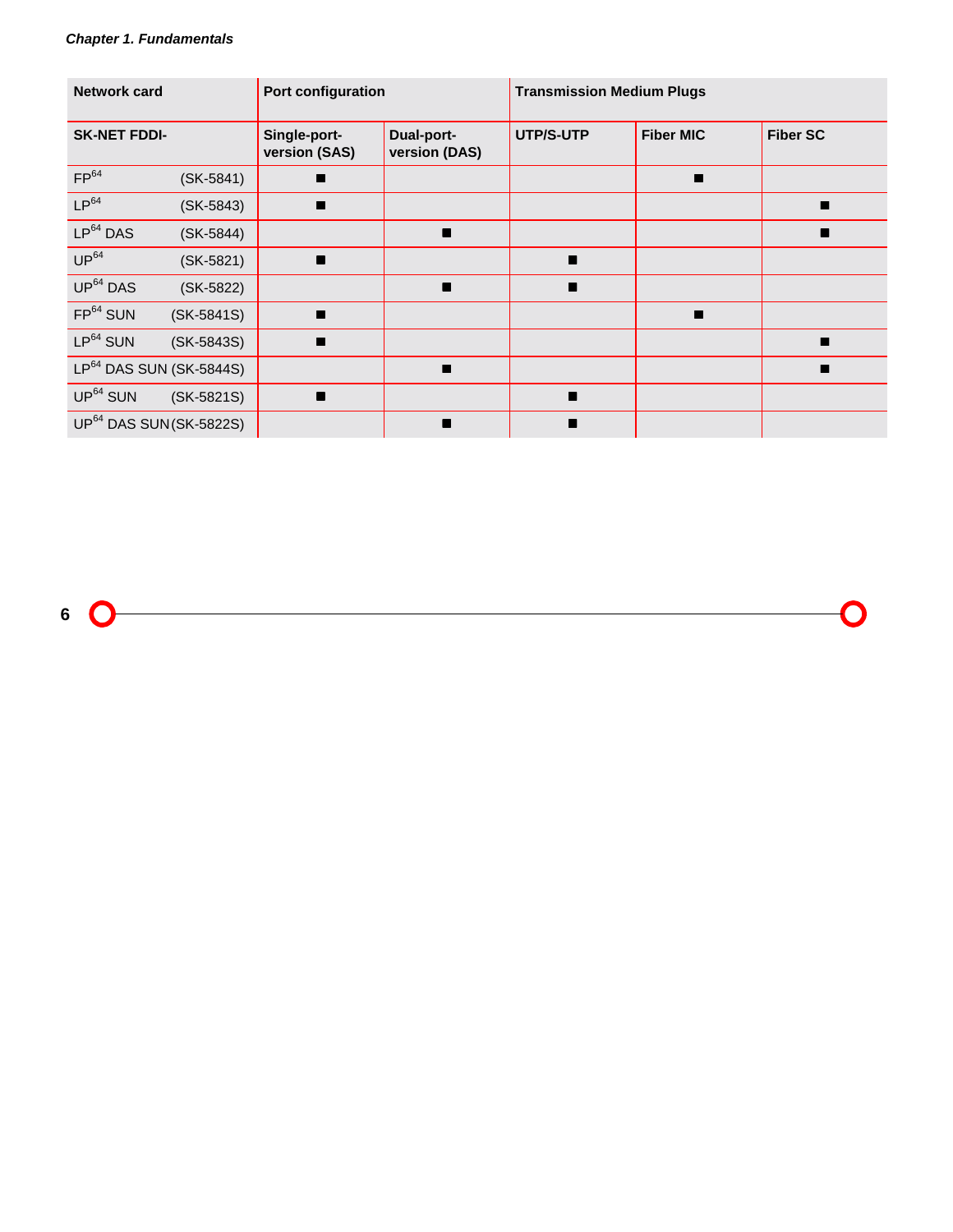### *Product Features SK-NET FDDI PCI*

- Support for 32bit/33MHz PCI bus architectures
- FDDI/MIC, FDDI/SC or CDDI/RJ-45 connectors
- Single-attached (SAS) or dual-attached (DAS) units available
- Supports "Dual-Homing" (DAS versions)
- SNMP manageable
- Remote Boot via Open Firmware according to IEEE1275
- Supports Synchronous FDDI with SBA (Synchronous Bandwidth Allocation) and ESS (End Station Support)
- Fully software configured no switches or jumpers
- Fully compliant with all FDDI specifications including SMT 7.3, ANSI MMF-PMD (Fiber) and ANSI TP-PMD (Copper)

| <b>Network card</b> |             | Port configuration            |                             | <b>Transmission Medium Plugs</b> |                  |                 |
|---------------------|-------------|-------------------------------|-----------------------------|----------------------------------|------------------|-----------------|
| <b>SK-NET FDDI-</b> |             | Single-port-<br>version (SAS) | Dual-port-<br>version (DAS) | UTP/S-UTP                        | <b>Fiber MIC</b> | <b>Fiber SC</b> |
| <b>FP</b>           | $(SK-5541)$ |                               |                             |                                  |                  |                 |
| <b>LP</b>           | $(SK-5543)$ |                               |                             |                                  |                  |                 |
| LP DAS              | (SK-5544)   |                               |                             |                                  |                  |                 |
| <b>UP</b>           | $(SK-5521)$ |                               |                             | ш                                |                  |                 |
| <b>UP DAS</b>       | (SK-5522)   |                               |                             |                                  |                  |                 |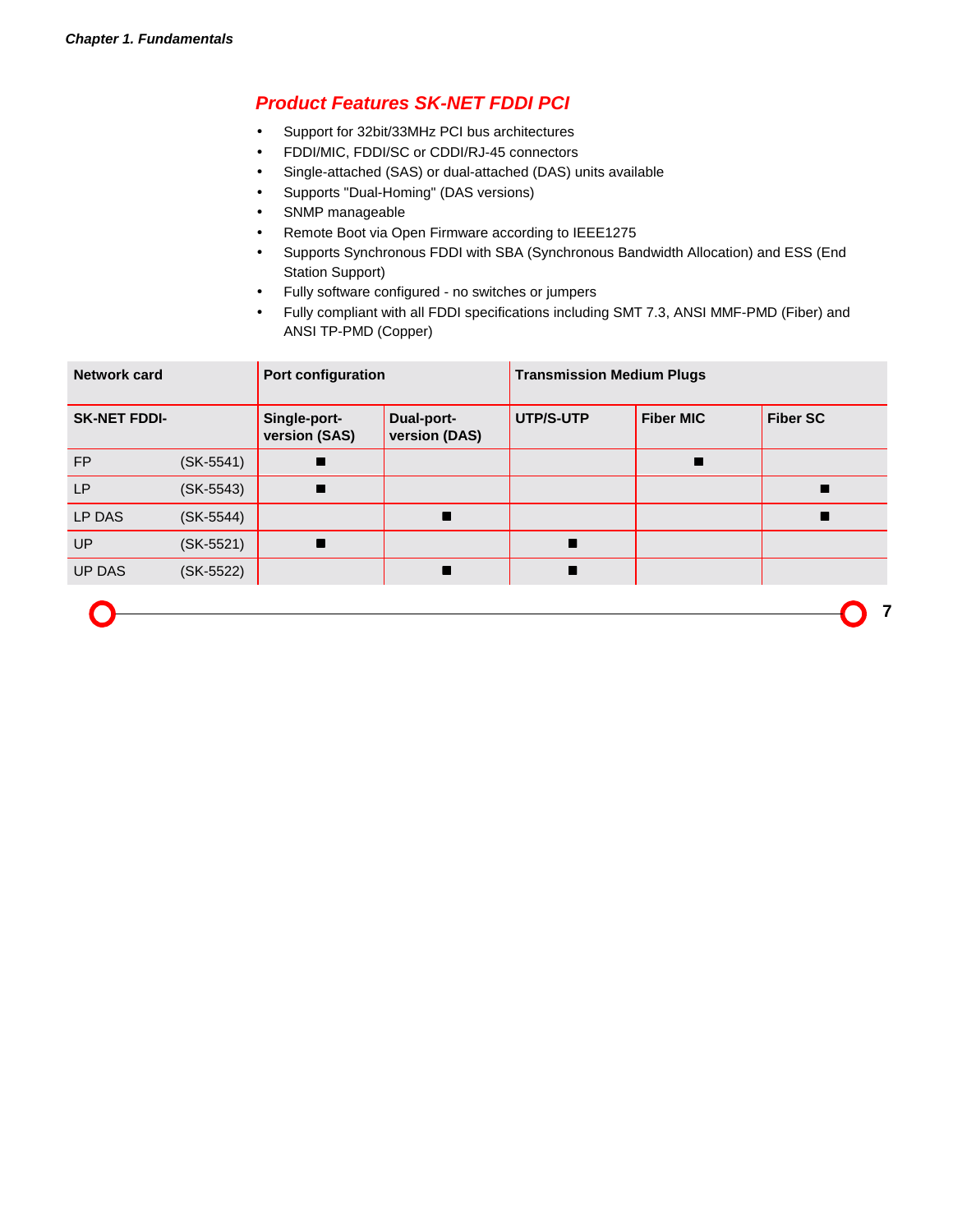### *Attaching FDDI Adapters to Your Network*

Comprehensive information on FDDI networking theory is given in the SK-NET FDDI Concentrator manual.

- A **SAS** adapter supports single attachment to a concentrator.
- A **DAS** adapter supports either dual attachment to the main ring path or dual homing to one or two FDDI concentrators. **Note: Due to better EMI characteristics, fiber-optic components are preferable for dual attachment to the main ring path.**

**Note: When connecting FDDI adapters to the network, make sure that the adapter transceiver matches the concentrator transceiver e.g. both must be either fiber-optic or CDDI TP-PMD/MLT-3.**

### **Connection Types**

There are three basic connection types that can be mixed and matched in the same network.

### **1. Dual Attachment to the Dual Ring**

Class A devices can be connected directly to the FDDI dual ring. A device connected to both rings is said to be *dual attached* (DAS for stations, DAC for Concentrators). Since each ring has a transmit and a receive line, there are two transmit paths out of and two receive paths into the dual attached device. Due to the redundant data paths, dual attachment offers fault tolerance.

### **2. Single Attachment to a Concentrator**

Class B devices connect point to point to a concentrator. This connection type is known as *single attached*. For single attached devices, the concentrator acts as the central hub.

When SASs are connected to a single concentrator, the concentrator is said to be *non-attached* or *stand alone*. In this situation, the dual ring is collapsed into the concentrator.

### **3. Dual Homing**

Dual homing is a connection type for a Class A device where it is connected to two M ports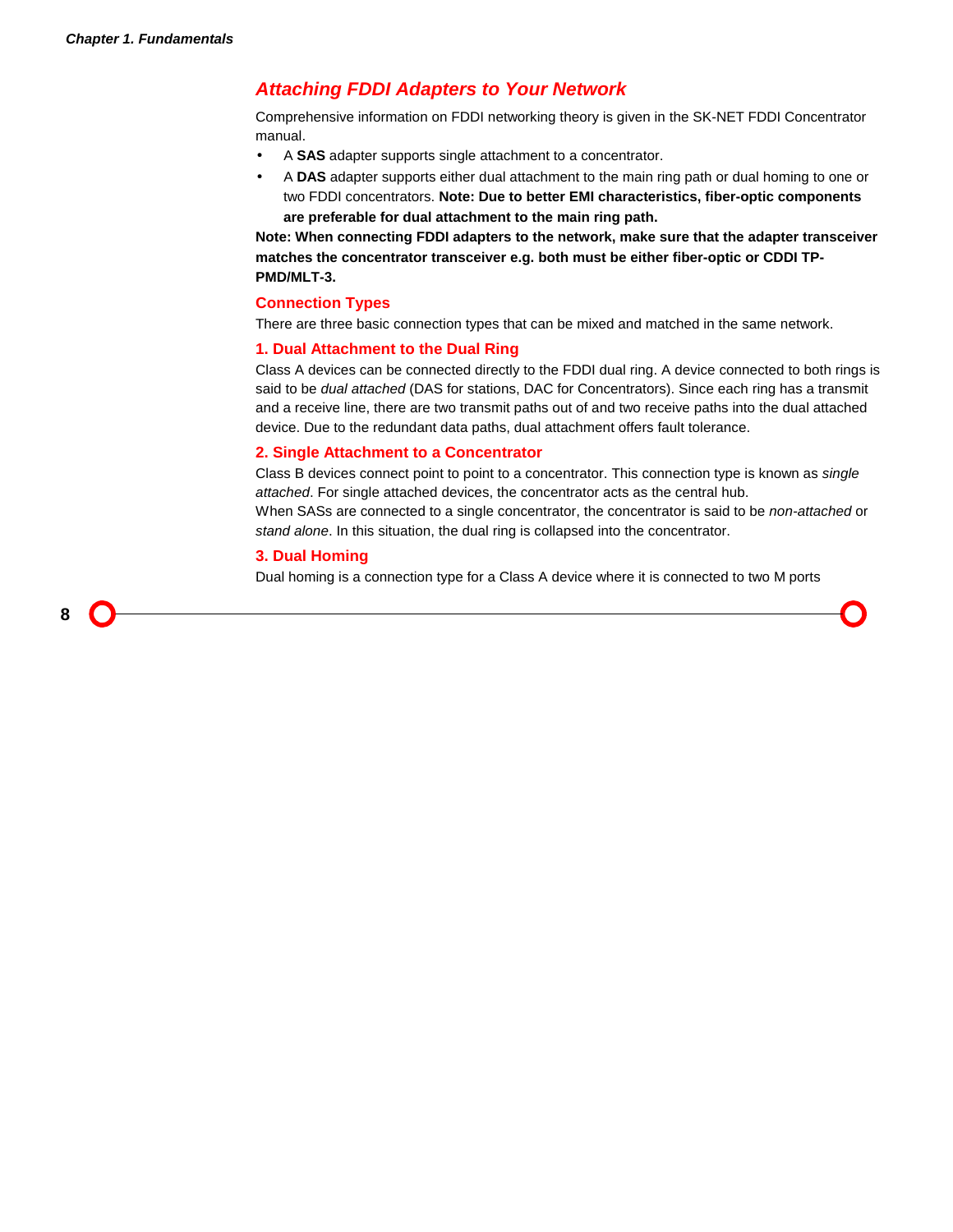(preferably different concentrators). The connection to one concentrator is the primary connection and is active; the connection to the second concentrator is for backup purposes and inactive. Since each connection to the concentrator has a send and a receive path, there are two transmit paths out of and two receive paths into the dual homed device. Due to the redundant data paths, dual attachment offers fault tolerance.

Concentrators which are connected to other concentrators building a tree below the dual ring are referred to as *cascaded*. Cascading applies to both single attached and dual homed concentrators.

### **Port Types (A, B, M and S)**

The ports on the various FDDI devices are given logical names. There are four port types in FDDI: A, B, M (Master) and S (Slave).

| Device Type                          | Ports (Qty)                     |
|--------------------------------------|---------------------------------|
| DAS (Dual Attachment Station)        | A & B (1 each)                  |
| DAC (Dual Attachment Concentrator)   | A & B (1 each)<br>M (1 or more) |
| SAS (Single Attachment Station)      | S(1)                            |
| SAC (Single Attachment Concentrator) | S(1)<br>M (1 or more)           |
| <b>Stand Alone Concentrator</b>      | M (multiple)                    |

### **Port Usage in Dual Attached Connections**

For a Class A device on the dual ring, the A port connects to the B port of the upstream neighbor and the B port connects to the A port of the downstream neighbor. This *daisy chaining* of devices continues around the ring.

For dual attached devices on the dual ring, the function of the A and B ports is described in the following table.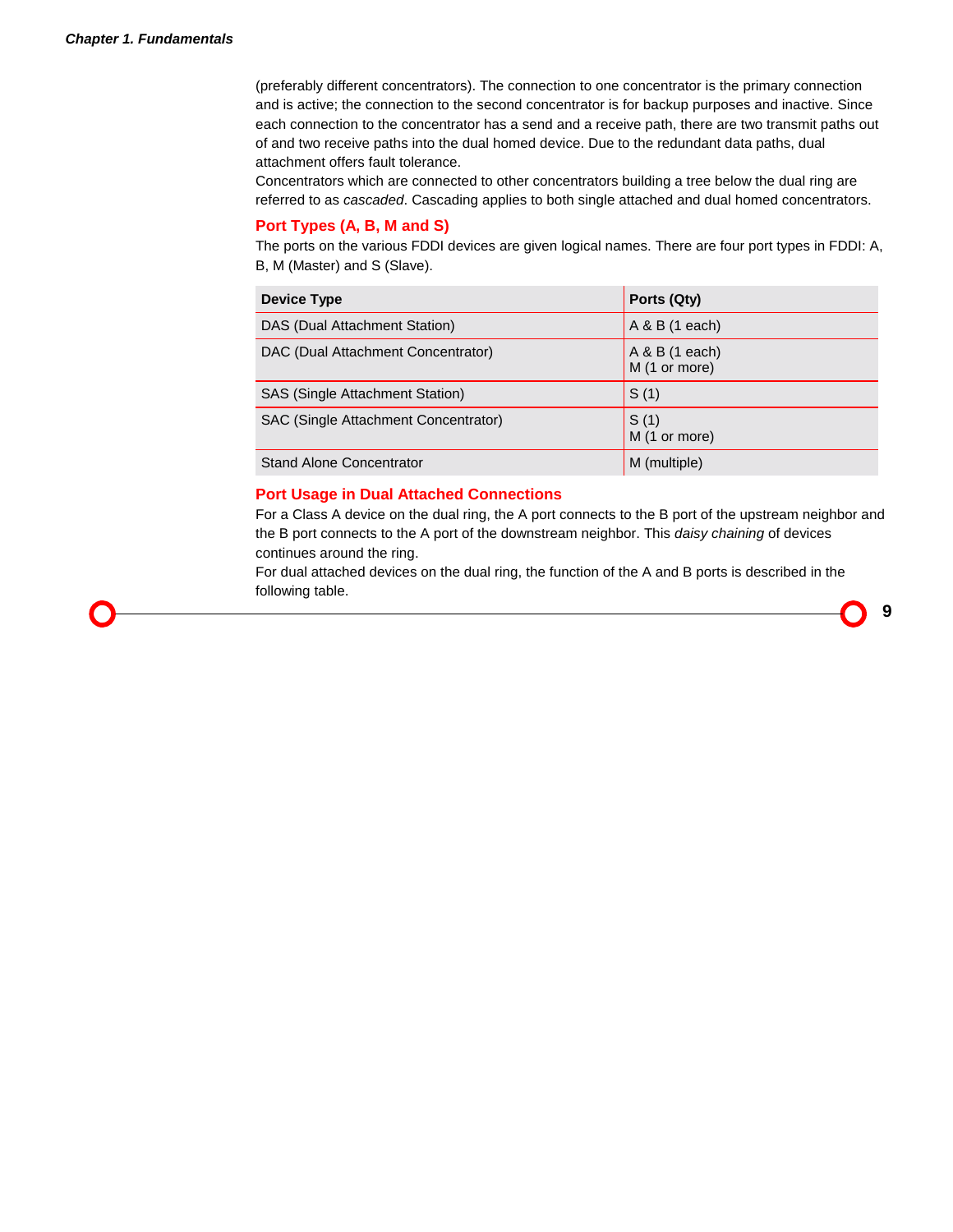| <b>Dual Attached Device Port</b> | <b>Function</b>                       |
|----------------------------------|---------------------------------------|
| $\overline{A}$                   | Primary Ring In<br>Secondary Ring Out |
| B                                | Primary Ring Out<br>Secondary Ring In |

### **Port Usage in Single Attached Connections**

On single attached devices, the S (Slave) port connects to an M (Master) port on the concentrator.

### **Port Usage in Dual Homed Connections**

For dual homed Class A devices, the A port connects to an M port on one concentrator and the B port connects to an M port on a second (or the same) concentrator.

For dual homed devices, the function of the A and B ports is described in the table below.

| <b>Dual Homed Device Port</b> | <b>Function</b>             |
|-------------------------------|-----------------------------|
|                               | <b>Secondary Connection</b> |
| B                             | <b>Primary Connection</b>   |

### *The Adapter Kit*

The adapter kit consists of the following items:

- cardboard packaging, anti-static bag
- the adapter
- a plastic envelope containing the Driver CD-ROM and the *SysKonnect Installation Guide*

If any item is missing or damaged, contact your authorized reseller.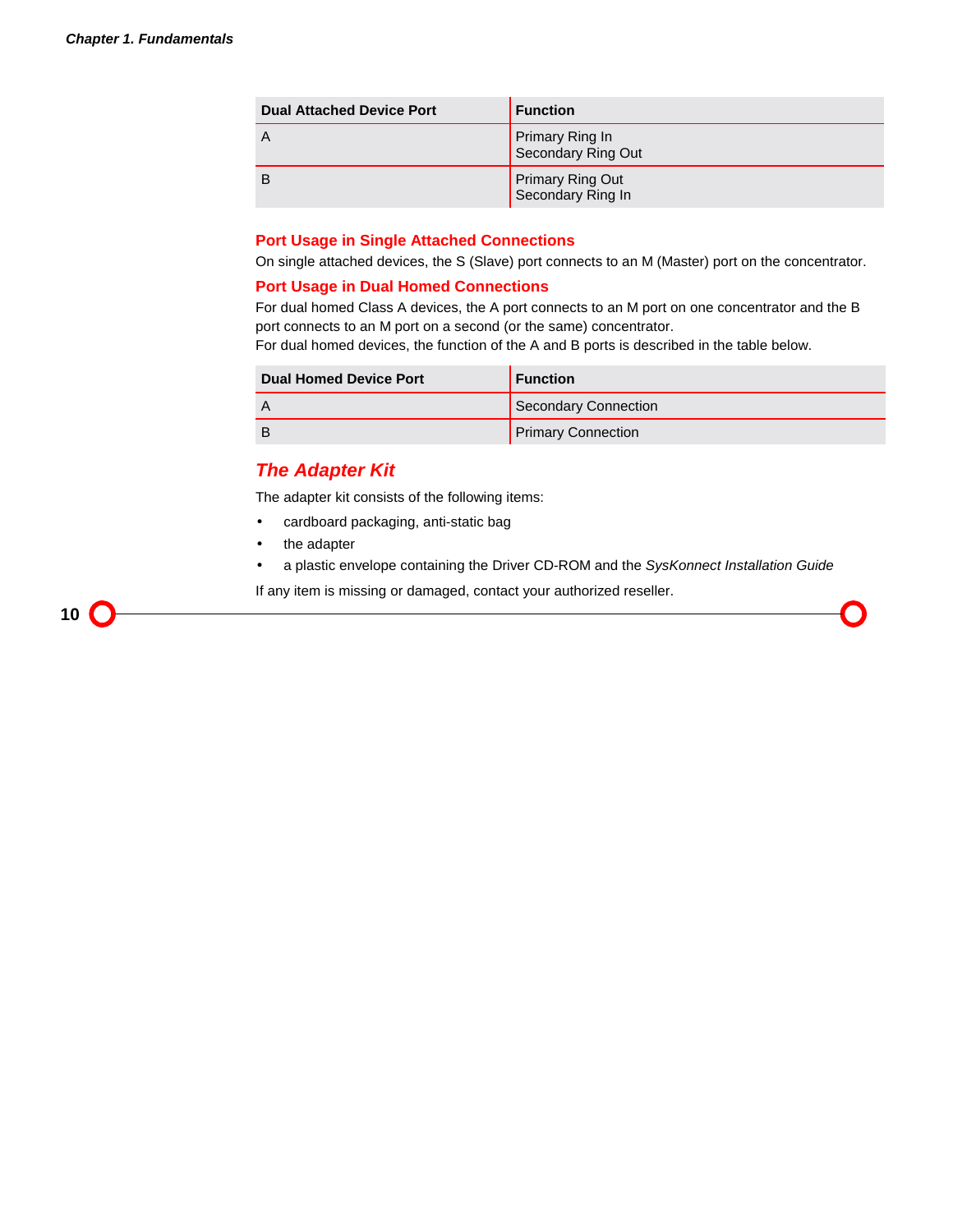# *Chapter 2. Connecting the Network Card to the Data Network*

### **Notices**

- You will find instructions for the mechanical installation of the adapter in your computer in the manual *SysKonnect Installation Guide.*
- General instructions for driver installation are contained in Chapter 3 of this documentation.
- **Follow the handling and safety instructions given in the** *SysKonnect Installation Guide***.**

To complete the hardware installation, you need the following items:

- Cables (refer to the following table)
- An optical bypass switch, if appropriate

| <b>Port Type</b> |        | <b>Cables</b>                            | <b>Connectors</b> | <b>Correct Keying</b> |
|------------------|--------|------------------------------------------|-------------------|-----------------------|
| <b>SAS</b>       | Copper | One UTP (Cat. 5) or S/UTP cable          | <b>RJ-45</b>      |                       |
|                  | MIC*   | One fiber-optic cable                    | <b>MIC</b>        |                       |
|                  | $SC**$ | Two fiber-optic cables                   | <b>SC</b>         |                       |
| <b>DAS</b>       | Copper | Two UTP (Cat. 5) or S/UTP cables $RJ-45$ |                   |                       |
|                  | SC**   | Four fiber-optic cables                  | <b>SC</b>         |                       |

\* MIC cabling systems generally use cables with two fiber-optic cores (SC cables: 1 core per cable).

\*\* The two fiber-optic SC cables may be replaced with one duplex cable with dual connectors.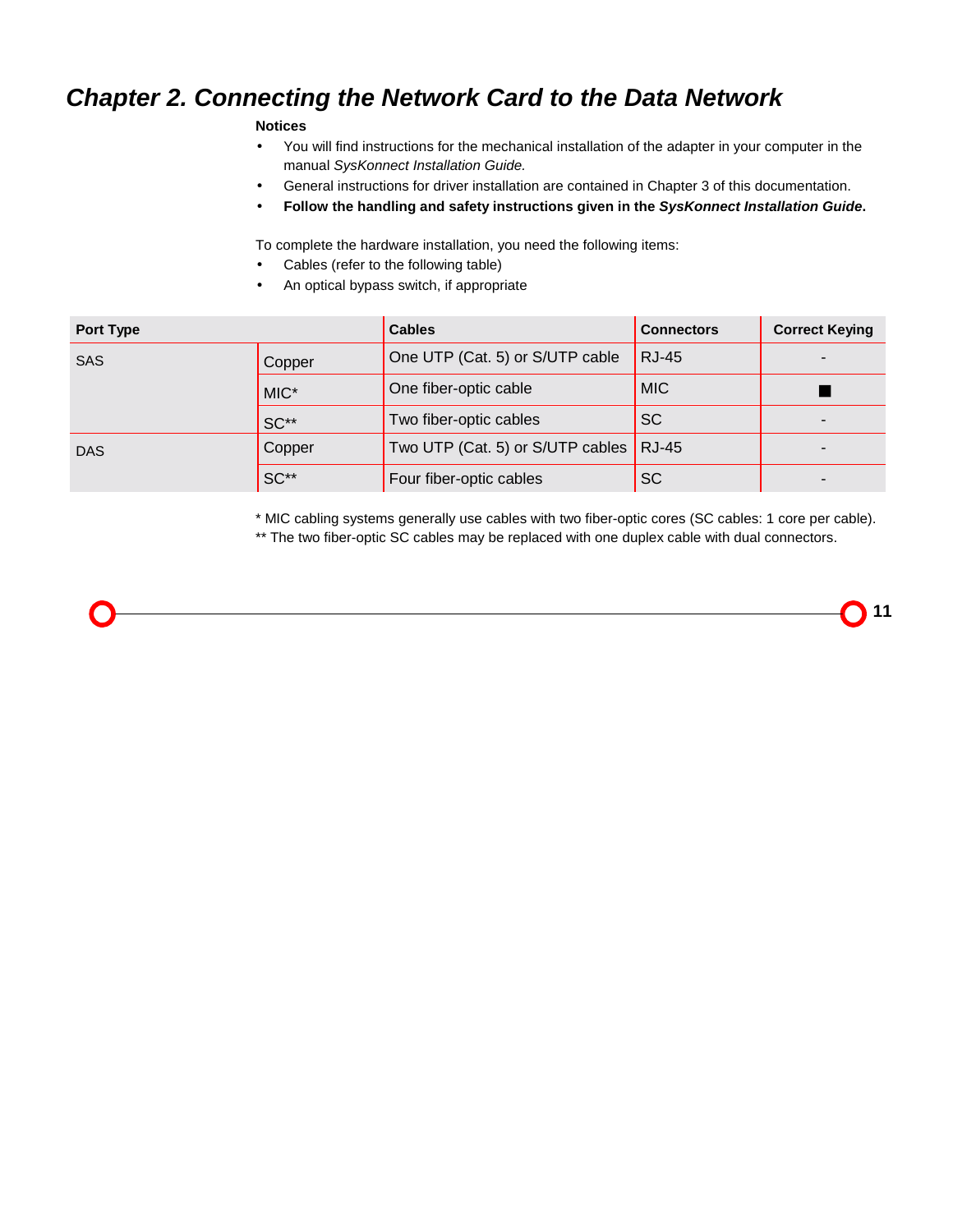*Chapter 2. Connecting the Network Card to the Data Network*

To connect the computer to the network, attach an FDDI cable to each installed adapter. **Note (MIC only):**

**In a dual attachment configuration, the FDDI cable keyed A is always connected to the transceiver labeled A, and the cable keyed B is always connected to the transceiver labeled B. In a single attachment configuration, the cable and the transceiver have to be keyed S. (The MIC adapters are delivered without keying.)**

The mechanical and electrical installation of the adapter is now complete.

**Note: The adapter is only operational if a protocol driver is loaded. Refer to chapter 3 for instructions on loading the appropriate driver(s).**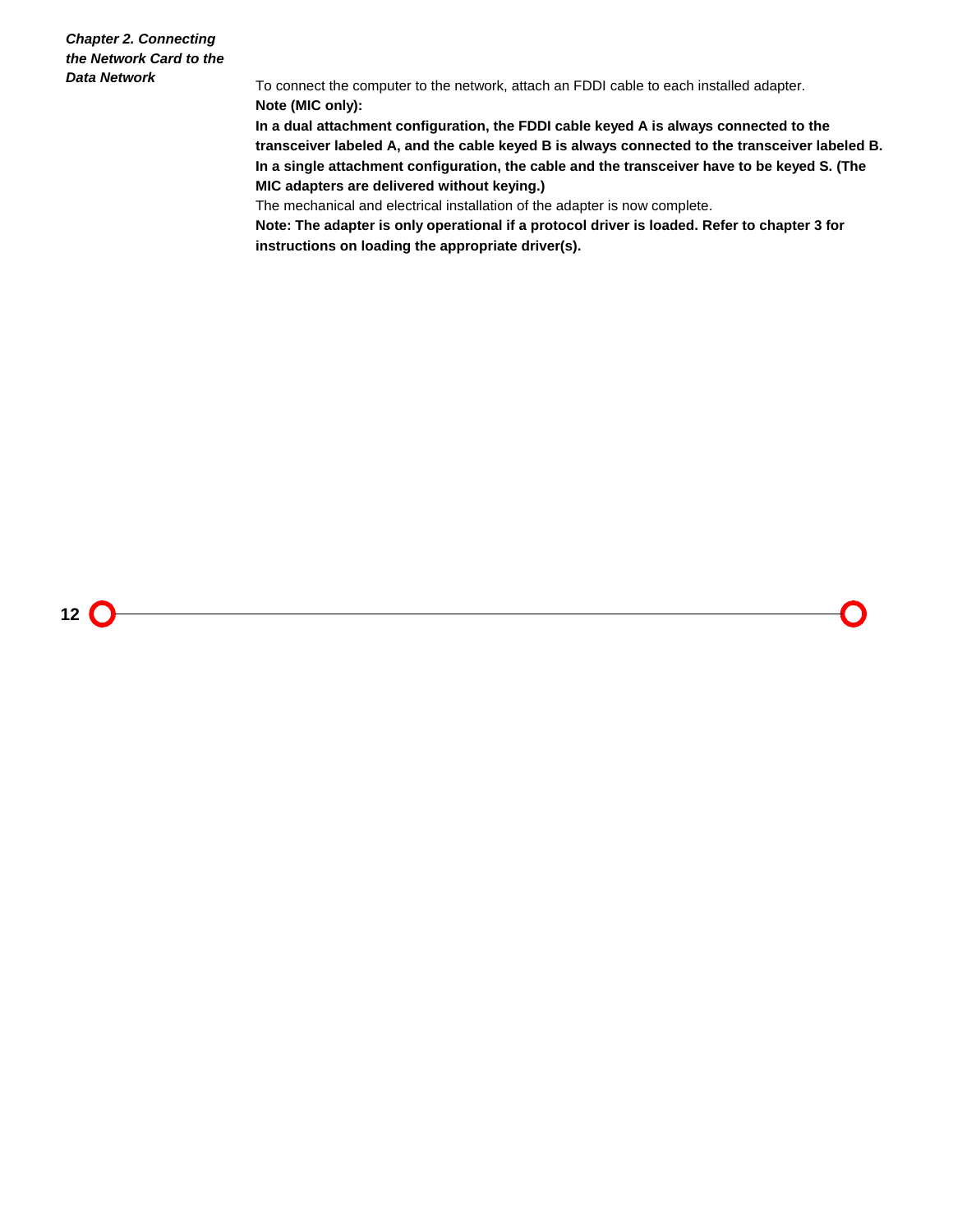# *Chapter 3. Installing Protocol Drivers from the CD-ROM*

### *Installing Network Drivers (Protocol Drivers)*

The protocol drivers are located in the appropriate product directory on the CD-ROM. This directory is organized into a number of subdirectories for the various operating systems. For instructions on how to install the drivers please read the relevant *Readme* files. These files are available as ASCII text and in HTML format. Any last-minute changes are documented in the Release Notes and on the SysKonnect driver site on the Internet.

**To install a driver** please follow the instructions in the relevant Readme files. Once you have installed the driver, remember to check that the **network connection is functioning correctly.**

### **Viewing Readme Files with an Internet Browser**

If you have an Internet browser (or any other HTML viewer) installed on your computer we recommend you use it to view the instructions for installing the drivers.

- **1.** Insert the installation CD-ROM in your CD-ROM drive.
- **2.** If, as is usually the case, the Windows Autorun function is activated (or a similar function in another operating system) the browser will be automatically launched. You will see the welcome screen for the installation CD-ROM. If this is not the case, you will have to run the *start.htm* file manually from your CD-ROM drive.
- **3.** From the list of various directories, go to the SK-NET FDDI product family, and from there to the operating system for which you want to install the network card. Here you will find instructions on how to install the driver.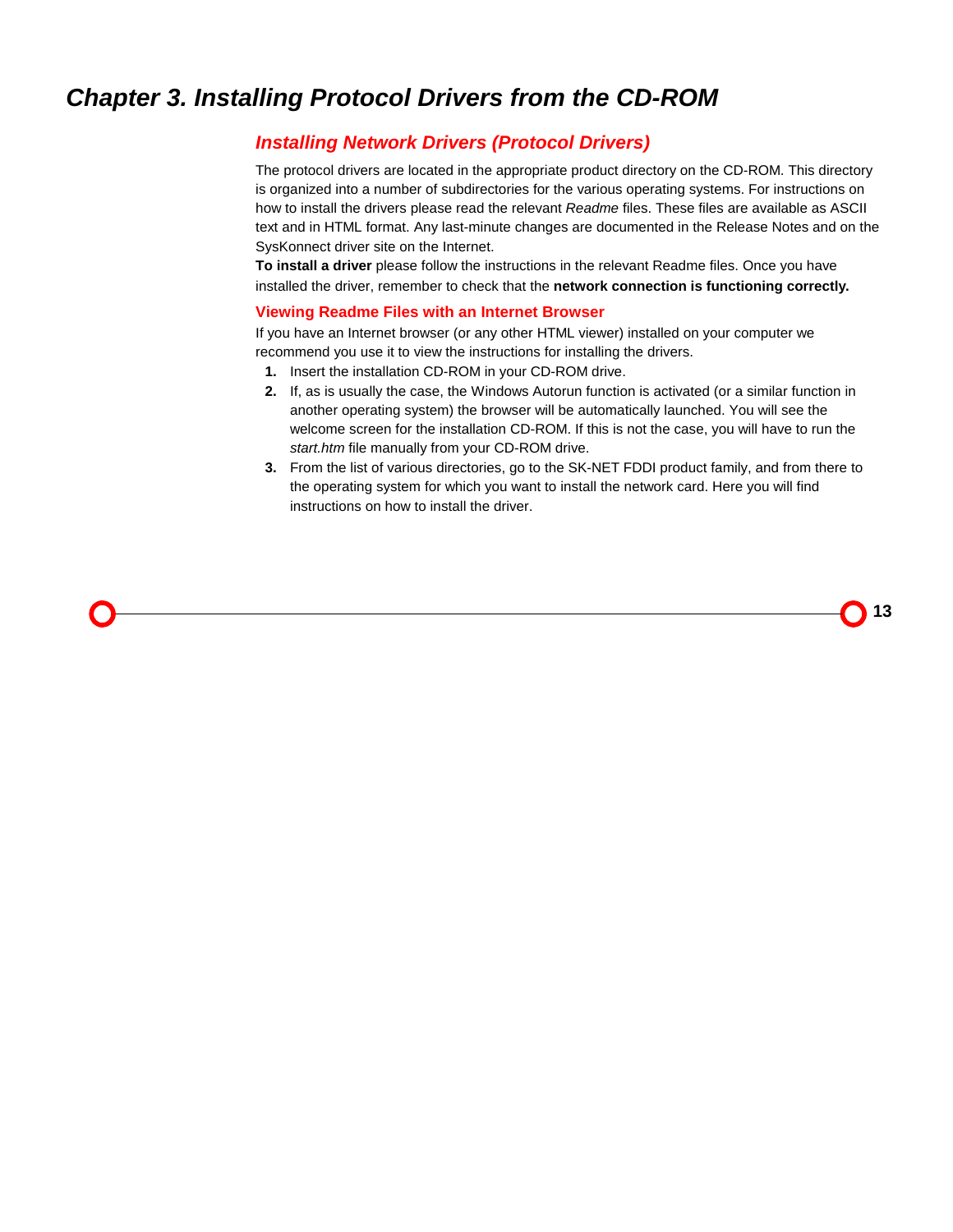*Chapter 3. Installing Protocol Drivers from the CD-ROM*

### **Viewing Readme Files Using a Text Viewer or Editor**

The Readme files have the extension *.txt*; the filename itself is the name of the driver. To find the text files:

- **1.** Insert the installation CD-ROM in your CD-ROM drive and go to the appropriate product directory.
- **2.** Go to the subdirectory of the operating system for which you want to install the driver.
- **3.** Open the appropriate text file.

## *Checking the Network Port*

Once the driver is installed and loaded, the adapter is ready for use. The operational state is indicated via LEDs.



Figure 1. Location of the LEDs (dual link)

**14**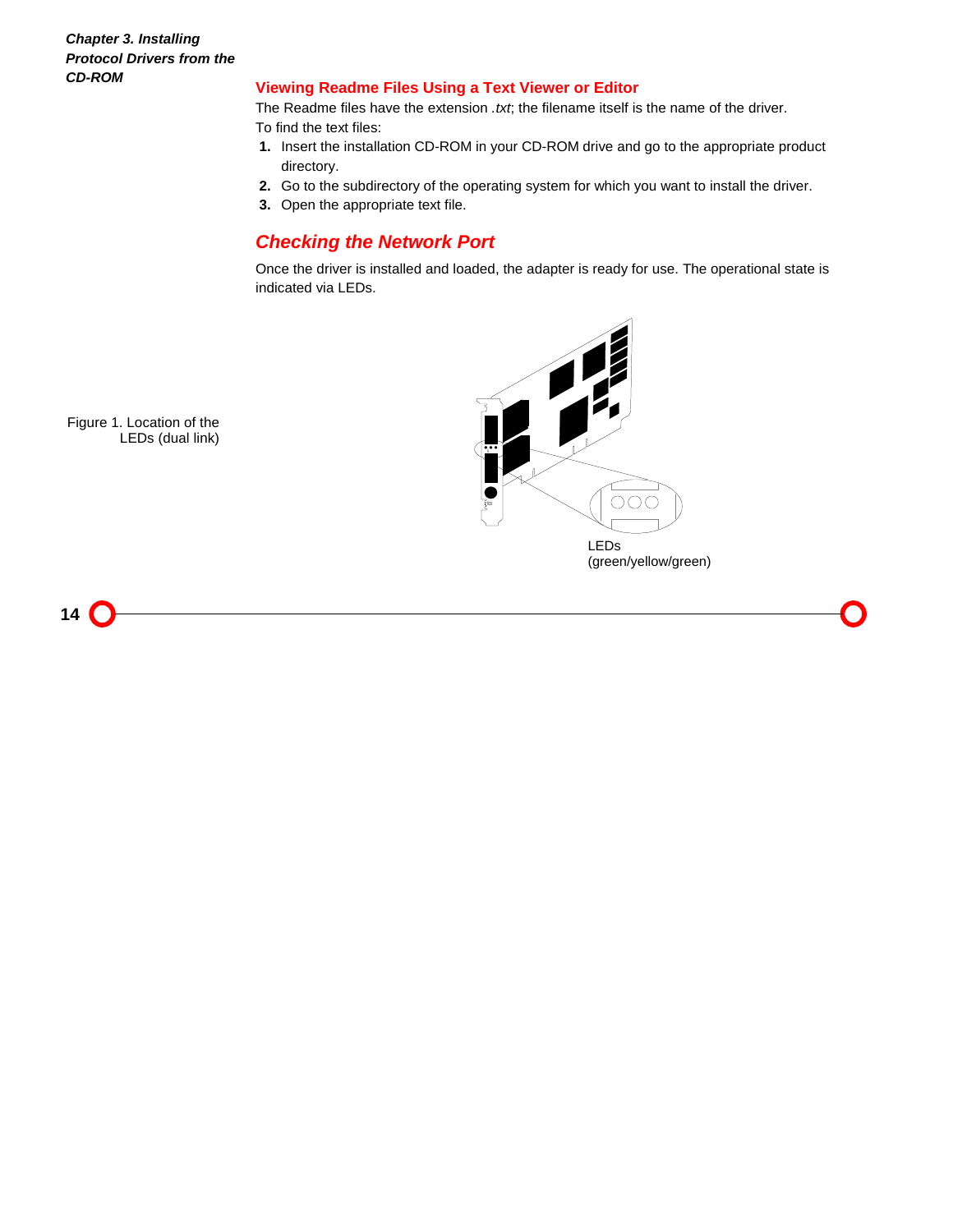### *Chapter 3. Installing Protocol Drivers from the CD-ROM*

### **SAS Adapters**

| Green | Yellow | <b>Explanation</b>                                                                                                      |
|-------|--------|-------------------------------------------------------------------------------------------------------------------------|
| off   | off    | Driver not loaded, adapter not operational.                                                                             |
| off   | on     | Station management code is running, adapter is<br>not connected to the network (for example, cable is<br>disconnected). |
| on    | off    | Adapter is ready for use (connected to network and<br>operational).                                                     |

### **DAS Adapters**

| Green<br>(left) | Yellow | Green<br>(right) | <b>Explanation</b>                                                                                                      |
|-----------------|--------|------------------|-------------------------------------------------------------------------------------------------------------------------|
| off             | off    | off              | Driver not loaded, adapter not operational.                                                                             |
| off             | on.    | off              | Station management code is running, adapter is<br>not connected to the network (for example, cable is<br>disconnected). |
| <b>on</b>       | off    | off              | Adapter active on port B.                                                                                               |
| off             | off    | on               | Adapter active on port A.                                                                                               |
| <b>on</b>       | off    | on               | Adapter is ready for use (connected to network and<br>operational), station connected to the FDDI dual<br>ring.         |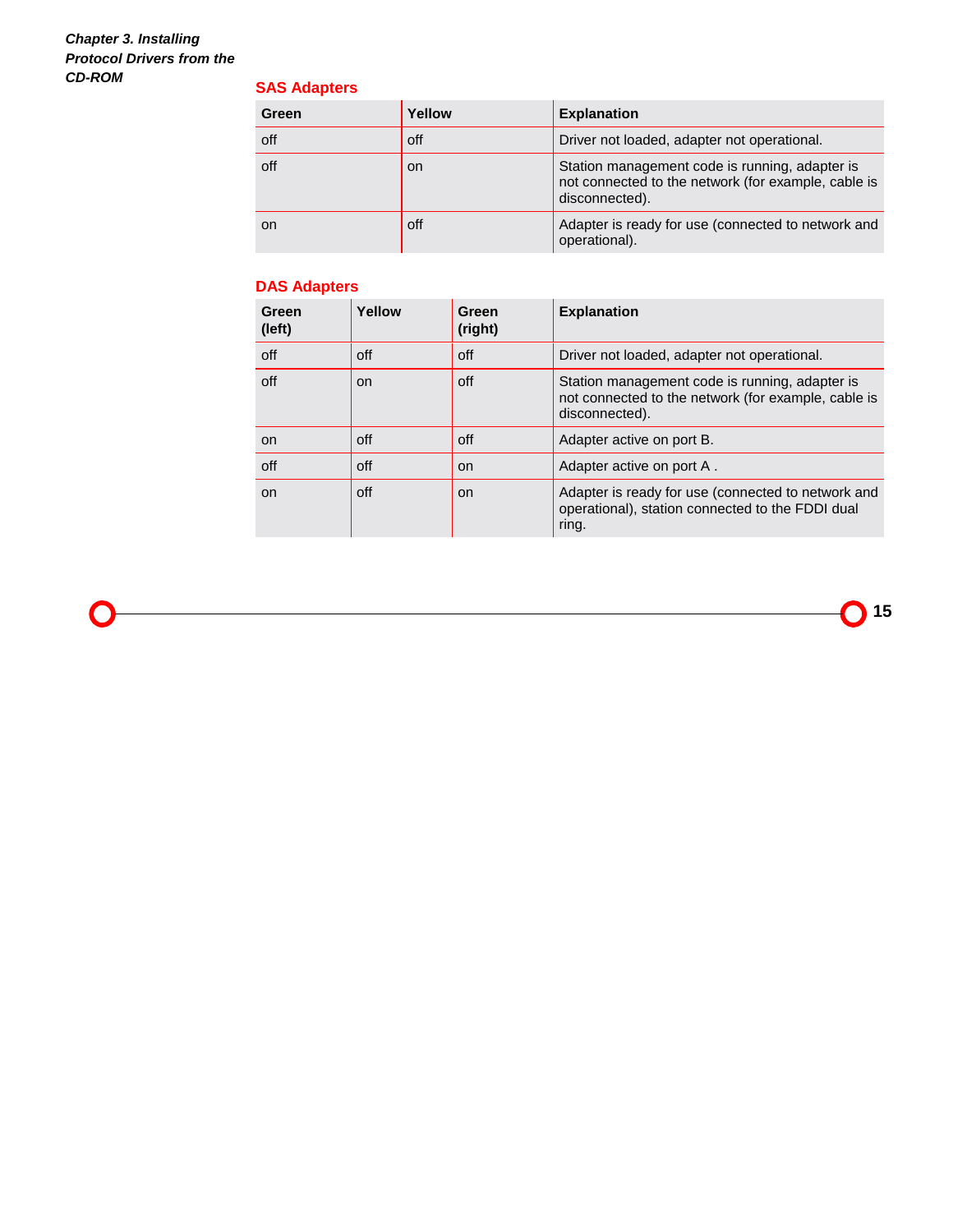### *Test the Adapter*

**NOTE: The diagnostic program for the adapter is a DOS-based utility. Therefore, you must have installed the adapter in a computer operating (also) in an MS-DOS environment.** There are two ways to test the adapter:

- A test with loopback covering all devices including the transceiver.
- A test without loopback covering all devices except the transceiver.

| <b>Adapter type</b> |            | <b>Plugs</b>   | Connector(s) |
|---------------------|------------|----------------|--------------|
| <b>SAS</b>          | Copper     | One wrap plug  | <b>RJ-45</b> |
|                     | <b>MIC</b> | One wrap plug  | <b>MIC</b>   |
|                     | <b>SC</b>  | One wrap plug  | <b>SC</b>    |
| <b>DAS</b>          | Copper     | Two wrap plugs | <b>RJ-45</b> |
|                     | <b>SC</b>  | Two wrap plugs | <b>SC</b>    |

**Note: For the transceiver tests, the following prerequisites apply:**

To test the adapter, follow these steps:

- **1.** If the adapter is already installed in a computer without DOS operating system, please remove the adapter as described in your computer documentation.
- **2.** Install the adapter in a computer operating in an *MS-DOS* environment. Follow the instructions described in the *SysKonnect Installation Guide.*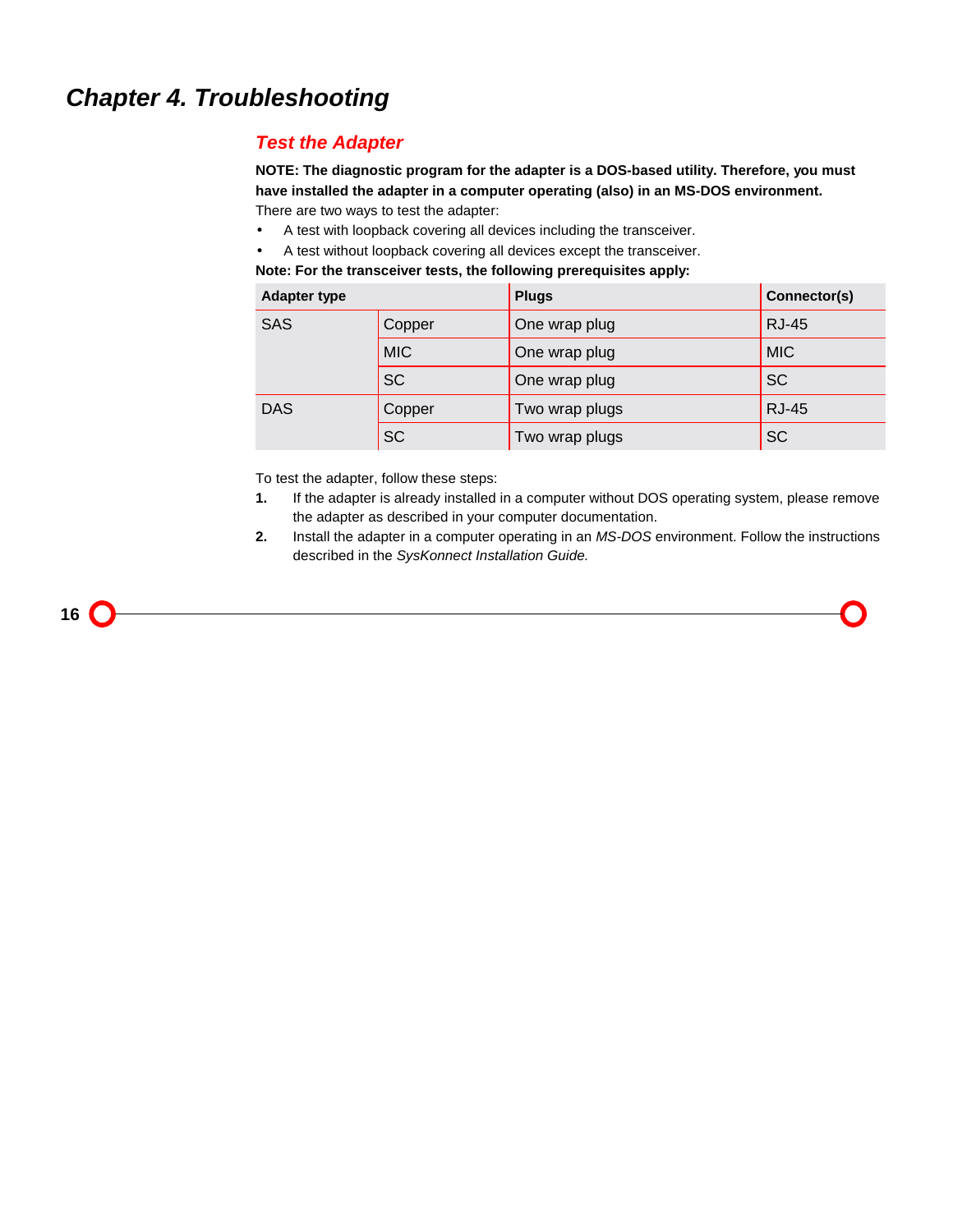- **3.** If the adapter is connected to the network, remove the FDDI cable(s) (plugs) from the transceiver(s). If applicable, remove the process plug(s) from the transceiver(s). If you want to perform the test without loopback, skip to instruction No.5 of this list.
- **4.** Insert the wrap plug(s) into the transceiver(s).
- **5.** Boot with DOS and wait until the operating system is loaded and the DOS prompt is displayed on the screen.
- **6.** If you are not able to initiate DOS or if the DOS prompt does not appear, check your configuration.
- **7.** Insert the Driver Installation CD-ROM (which was delivered with the adapter) in your CD-ROM drive and change to the path *SK-55xx/Diag* or *SK-58xx/Diag* on the CD-ROM.
- **8.** Type **SKFPDIAG** and press the Enter key.
- **9.** When the Main Menu of the diagnostic program is displayed, select **Diagnostics** to perform the test without loopback or **Diagnostics with Loopback** to perform the test with loopback

Several tests are performed. This will take 1 to 4 minutes. After all the tests are passed, a message is displayed.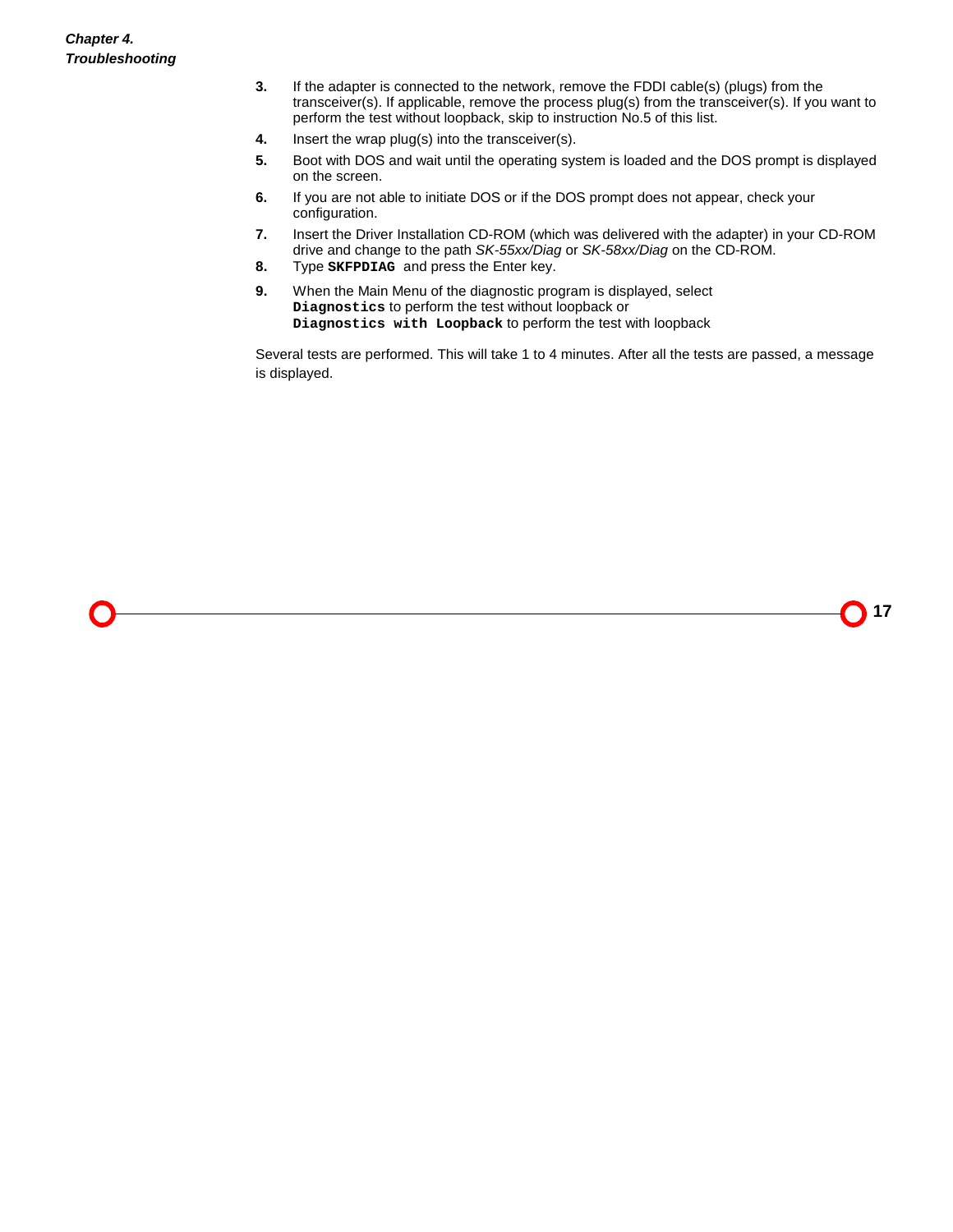|                                                                  | 00:00:01:02<br>Diagnostics v5.00 (19980417)<br>SysKonnect FDDI-PCI Adapter SK-5844 (SK-NET FDDI-LP64 DAS) DAS, no bypass<br>Output none<br>IO Port 0xE000 Mem. FB000000 Slot 1 IRQ 11 CLS 8 Lat.20 FPROM inact.<br>MAC-Addr 00-00-54-40-ed-1b DEV 4000 VEND 1148 SUB DEV 5841 SUB VEND 1148<br>Bus Clock <= 33 MHz Slot Size 32bit Volt. 4.928 V Temp. 43 °C |                                                                             |                                                                                                                                                                                                                                                           |  |  |  |
|------------------------------------------------------------------|--------------------------------------------------------------------------------------------------------------------------------------------------------------------------------------------------------------------------------------------------------------------------------------------------------------------------------------------------------------|-----------------------------------------------------------------------------|-----------------------------------------------------------------------------------------------------------------------------------------------------------------------------------------------------------------------------------------------------------|--|--|--|
| Figure 2. Typical Message<br>Screen of the Diagnostic<br>Program | Main Menu<br>Exit<br>Diagnostics<br>Diag with Loopback<br>Flash PROM<br>VPD Data                                                                                                                                                                                                                                                                             | Measuring DMA speed<br>DMA speed: 75.5657 MB/s<br>Press any key to continue | Board register checkpassed<br>Onboard time check passed<br>Onboard memory checkpassed<br>DMA engine checkpassed<br>LAN interface checkpassed<br>Throughput Testpassed<br>*** All tests passed successfully ***<br>*** DMA speed measured successfully *** |  |  |  |

If an error occurs, follow the instructions given in the message displayed on the screen. Please check configuration and run the test again.

Press any key to continue.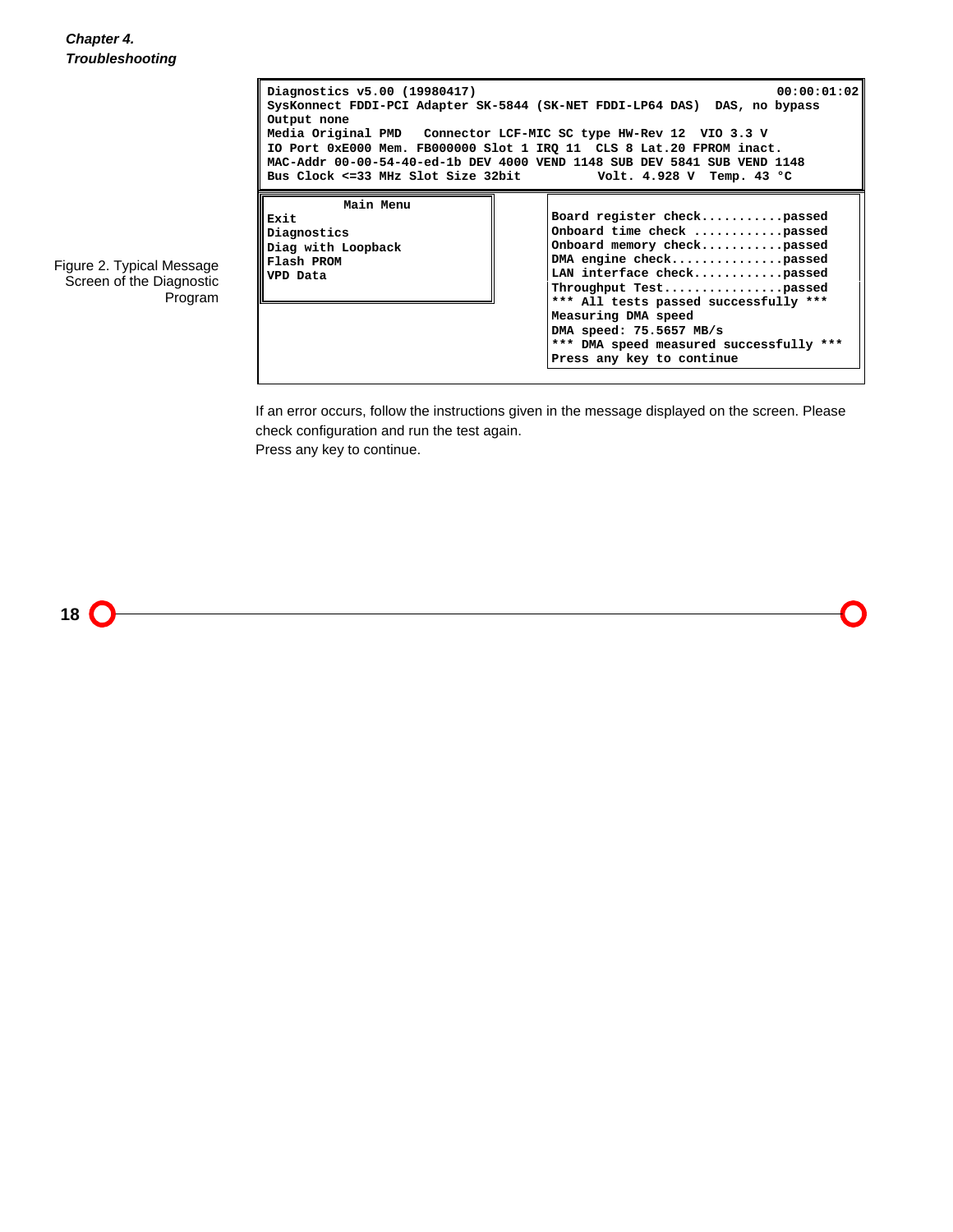### **Display VPD Data**

Vital Product Data (VPD) is the electronic inventory data stored in the PROM of the NIC. At the moment, the data can only be read from this PROM. It can be accessed via the diagnostic program. To read VPD data:

- **1.** Select the item *VPD data* from the main menu of the diagnostic program. (Refer to the previous paragraphs to start the diagnostic program, if applicable).
- **2.** From the sub-menu, select the item *Display VPD Data*. A screen similar to the following figure is displayed.

```
<Display VPD Data: <Enter> to exit, <Pg Up>/<Pg Down> to scroll>
Product Name
SysKonnect FDDI Adapter SK-5844S (SK-NET FDDI-LP64 DAS SUN)
VPD Read only Area: 1 bytes unused
 Board Part Number (PN): SK-5844S
Engineering Level (EC): Rev. 2.0
 Manufacturer ID (MN): SysKonnect
 Serial Number (SN): LUD20S8470001
 Extended Capability (CP): 0x01, 0x10, 0x01cc
VPD Read /Write Area: 121 bytes available
 Asset Tag Identifier (YA): < Keyword not available>
First Error Log Msg. (VF): < Keyword not available>
Last Error Log Msg. (VL): < Keyword not available>
```
Figure 3. Typical VPD Data Screen

**3.** Press the Enter key to return to the main menu of the diagnostic program.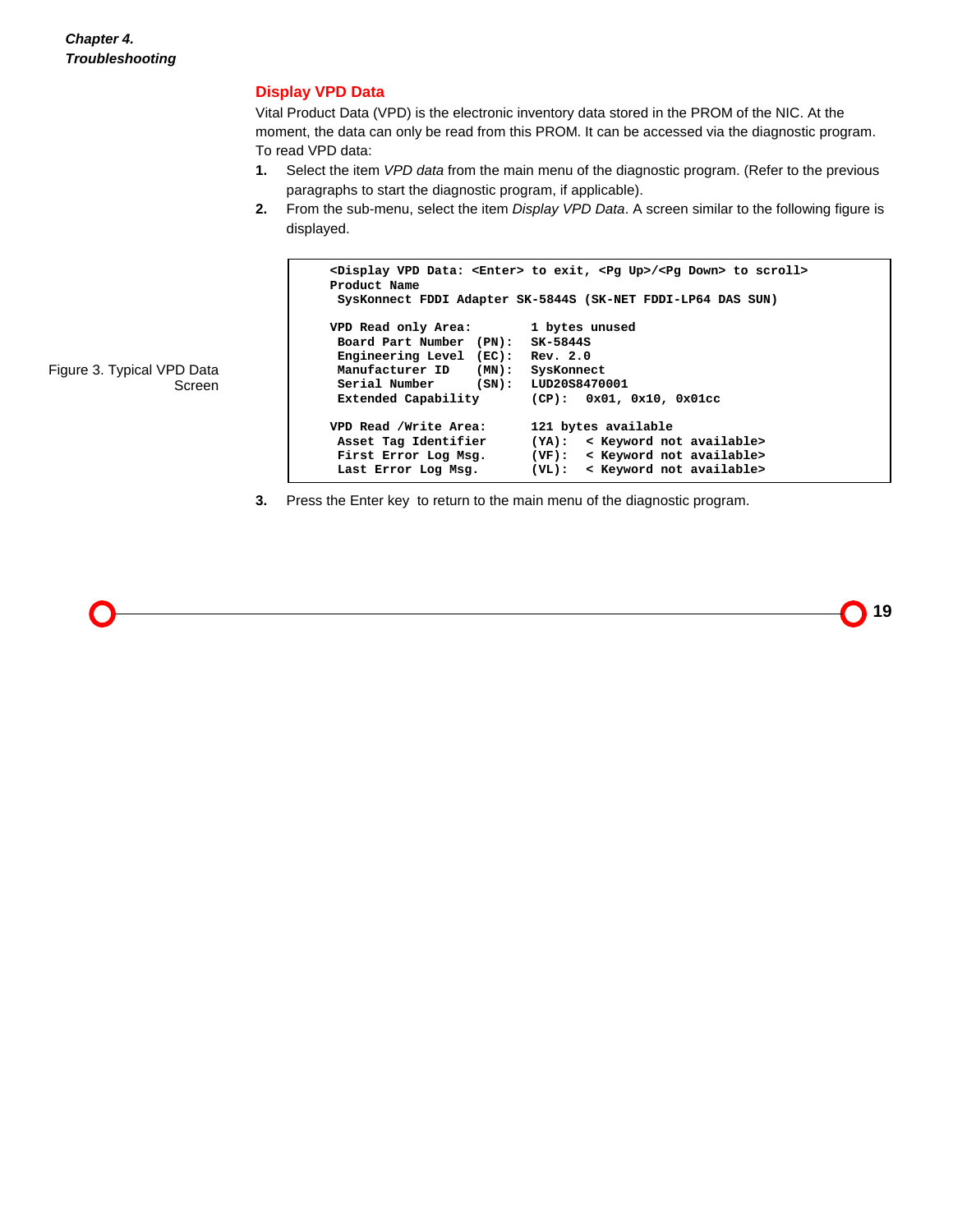### **If a Test Fails...**

| Figure 4. Typical Error<br>Message Screen of the<br>Diagnostic Program | Diagnostics v5.00 (19980417)<br>00:00:01:02<br>SysKonnect FDDI-PCI Adapter SK-5844 (SK-NET FDDI-LP64 DAS) DAS, no bypass<br>Output none<br>Media Original PMD        Connector LCF-MIC SC type HW-Rev 12          VIO 3.3 V<br>IO Port 0xE000 Mem. FB000000 Slot 1 IRQ 11 CLS 8 Lat.20 FPROM inact.<br>MAC-Addr 00-00-54-40-ed-1b DEV 4000 VEND 1148 SUB DEV 5841 SUB VEND 1148<br>Bus Clock <=33 MHz Slot Size 32bit Volt. 4.928 V Temp. 43 °C |                                                                                                                 |  |  |  |
|------------------------------------------------------------------------|-------------------------------------------------------------------------------------------------------------------------------------------------------------------------------------------------------------------------------------------------------------------------------------------------------------------------------------------------------------------------------------------------------------------------------------------------|-----------------------------------------------------------------------------------------------------------------|--|--|--|
|                                                                        | Main Menu<br>Exit<br>Diagnosics<br>Diag with Loopback<br>Flash PROM<br>VPD Data                                                                                                                                                                                                                                                                                                                                                                 | Board register checkpassed<br>Onboard time check passed<br>Onboard memory checkpassed<br>DMA engine checkfailed |  |  |  |
|                                                                        | Please check configuration and run the test again<br>Press any key to continue                                                                                                                                                                                                                                                                                                                                                                  |                                                                                                                 |  |  |  |

If an error message instructs you to re-seat the adapter, follow the procedure listed below: Turn off the computer.

- **1.** Remove the computer cover.
- **2.** Make sure that the adapter is correctly seated. You do not have to remove the adapter. Just lift the adapter so that the adapter connector and the connector on the system board are clear of each other. Press firmly on the adapter until it is seated correctly. Verify that you have followed the corresponding instructions given in the *SysKonnect Installation Guide.*
- **3.** Repeat the diagnostic test.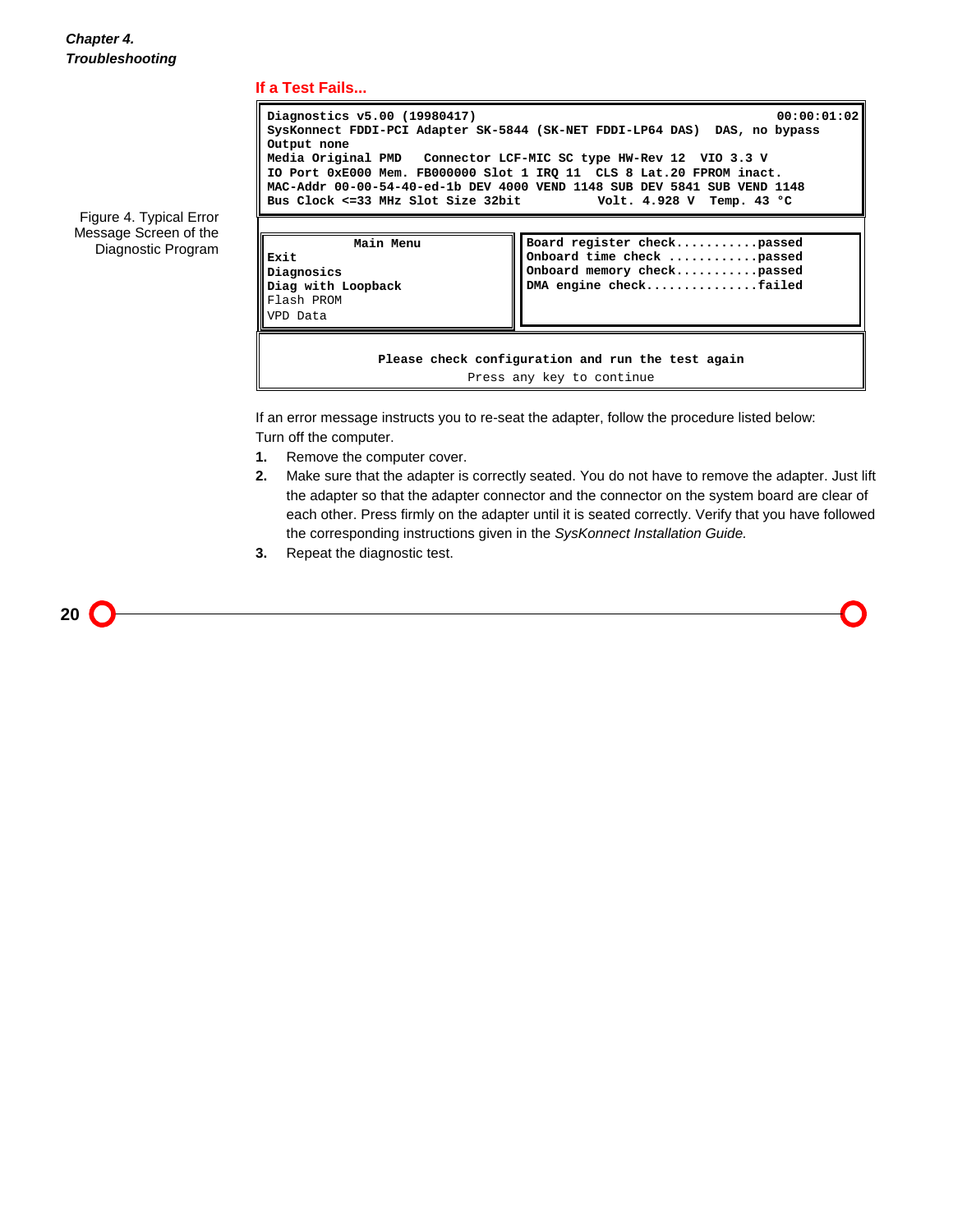- **4.** If the problem persists, contact your authorized reseller or SysKonnect Technical Support. For information regarding the repair procedure for SysKonnect products or the return of defective products, please refer to the *SysKonnect Installation Guide*.
- **5.** To quit the Diagnostics Program, select *Exit* in the Main Menu.
- **6.** If applicable, remove the wrap plug. Reconnect the adapter to the network.
- **7.** (Fiber only:) If you do not intend to connect the system to the FDDI network right now, **reinsert the process plug** into the optical transceiver. The process plug will protect the optical transceiver from dust accumulation.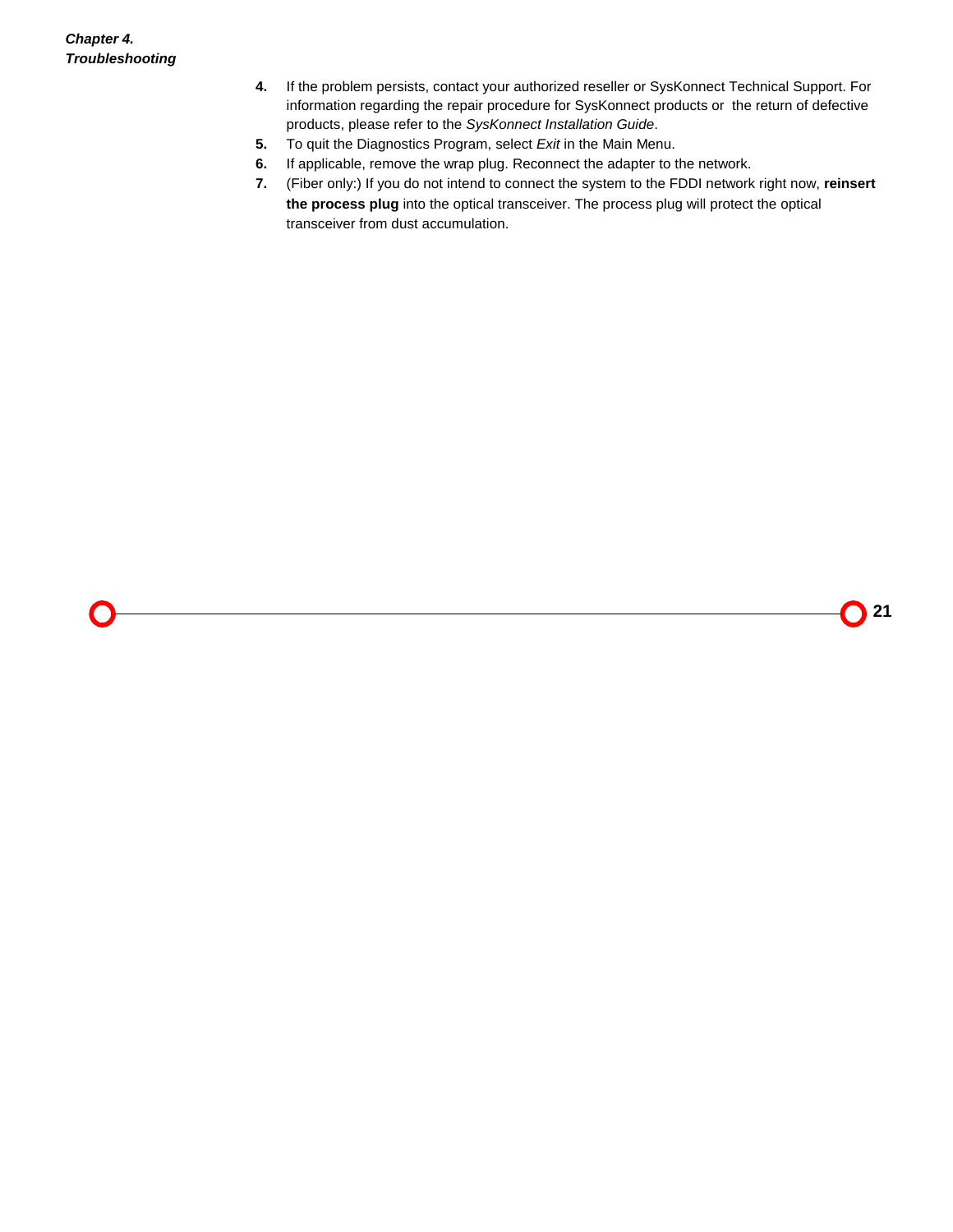# *Appendix A. Technical Specifications*

| Network interface<br>standard | IEEE 802.1p, IEEE 802.1g, IEEE 802.3z, IEEE 802.3x, IEEE 802.3ab                                                   |                                                                                                      |                                            |  |  |
|-------------------------------|--------------------------------------------------------------------------------------------------------------------|------------------------------------------------------------------------------------------------------|--------------------------------------------|--|--|
| <b>Bus interface</b>          | SK-55xx: PCI-Bus 32 bit/33 MHz<br>SK-58xx/ SK-58xxS: PCI-Bus 64 bit/66 MHz<br>3.3 V / 5 V, PCI Hot Plug compatible |                                                                                                      |                                            |  |  |
| <b>LAN controller</b>         |                                                                                                                    | AMD Supernet 3 chipset                                                                               |                                            |  |  |
| <b>RAM</b>                    | 128 KB static CMOS                                                                                                 |                                                                                                      |                                            |  |  |
| <b>VPD memory</b>             | 512 Byte (PCI VPD Data)                                                                                            |                                                                                                      |                                            |  |  |
| <b>Flash memory</b>           | 128 KB (Expansion Boot ROM)                                                                                        |                                                                                                      |                                            |  |  |
| Power management              | Advanced Power Management compatible                                                                               |                                                                                                      |                                            |  |  |
| <b>Safety standards</b>       | CSA, CE, UL                                                                                                        |                                                                                                      |                                            |  |  |
| <b>EMC</b> standards          | CE, FCC Class B                                                                                                    |                                                                                                      |                                            |  |  |
| <b>Warranty</b>               | 5 years                                                                                                            |                                                                                                      |                                            |  |  |
| Power usage                   | <b>SAS</b><br><b>DAS</b>                                                                                           | ca. 1.7 A $@5$ V typ;.<br>ca. 2.5 A $@5$ V typ;                                                      | ca. 2.6 A $@5V$ max<br>ca. 3.4 A @ 5 V max |  |  |
| Dimensions (max.)             | 189 mm x 126 mm                                                                                                    |                                                                                                      |                                            |  |  |
| <b>Temperature range</b>      | Transport<br>Storage<br>Operation                                                                                  | $-20^{\circ}$ C $+60^{\circ}$ C<br>$+1^{\circ}$ C $+60^{\circ}$ C<br>$+10^{\circ}$ C $+50^{\circ}$ C |                                            |  |  |
| <b>Humidity</b>               | Transport<br>Storage<br>Operation                                                                                  | $10\%$<br>80%<br>$10\%$<br>90%<br>30% 80%                                                            |                                            |  |  |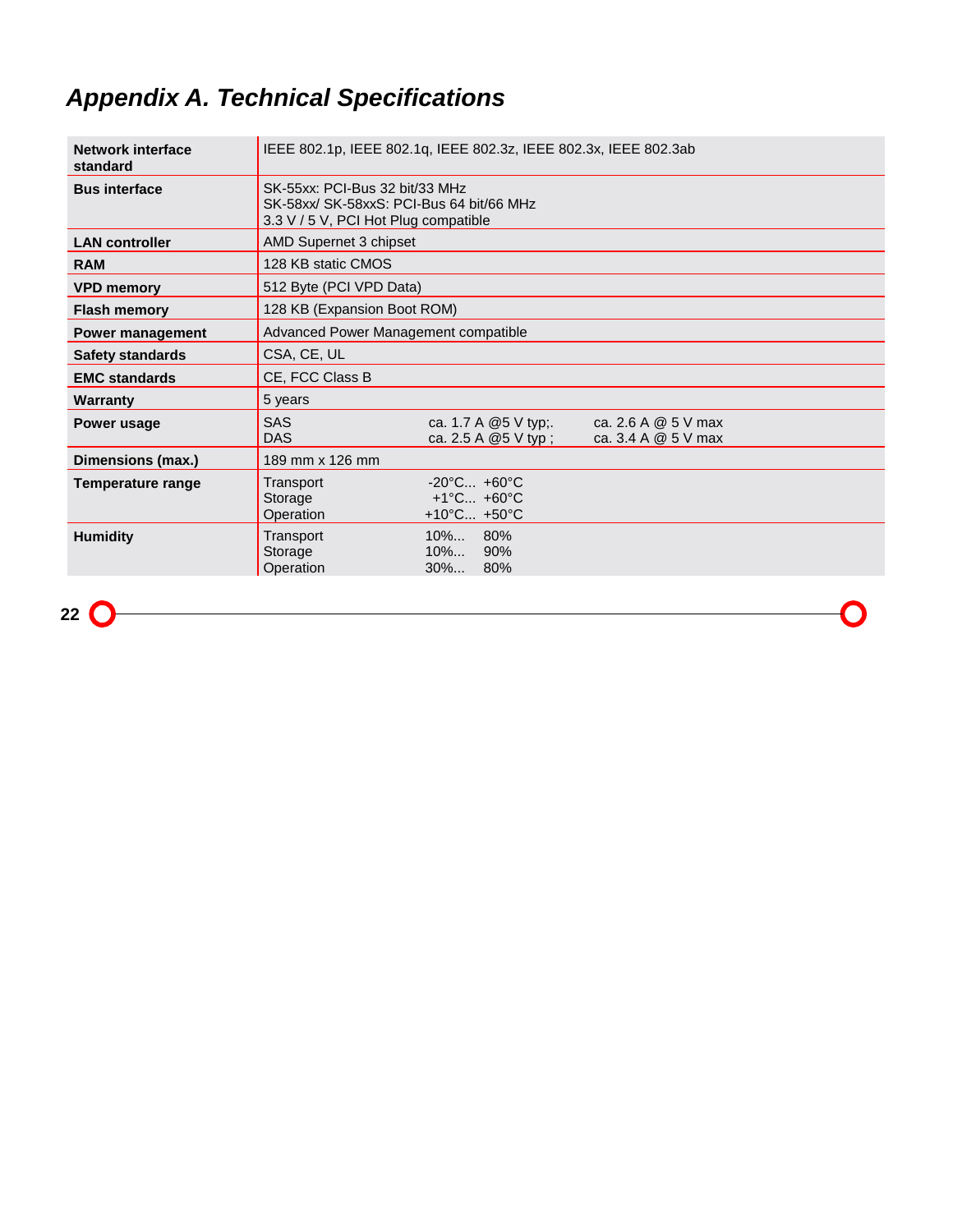# *Appendix B. How to Identify your Network Card Type*



**23**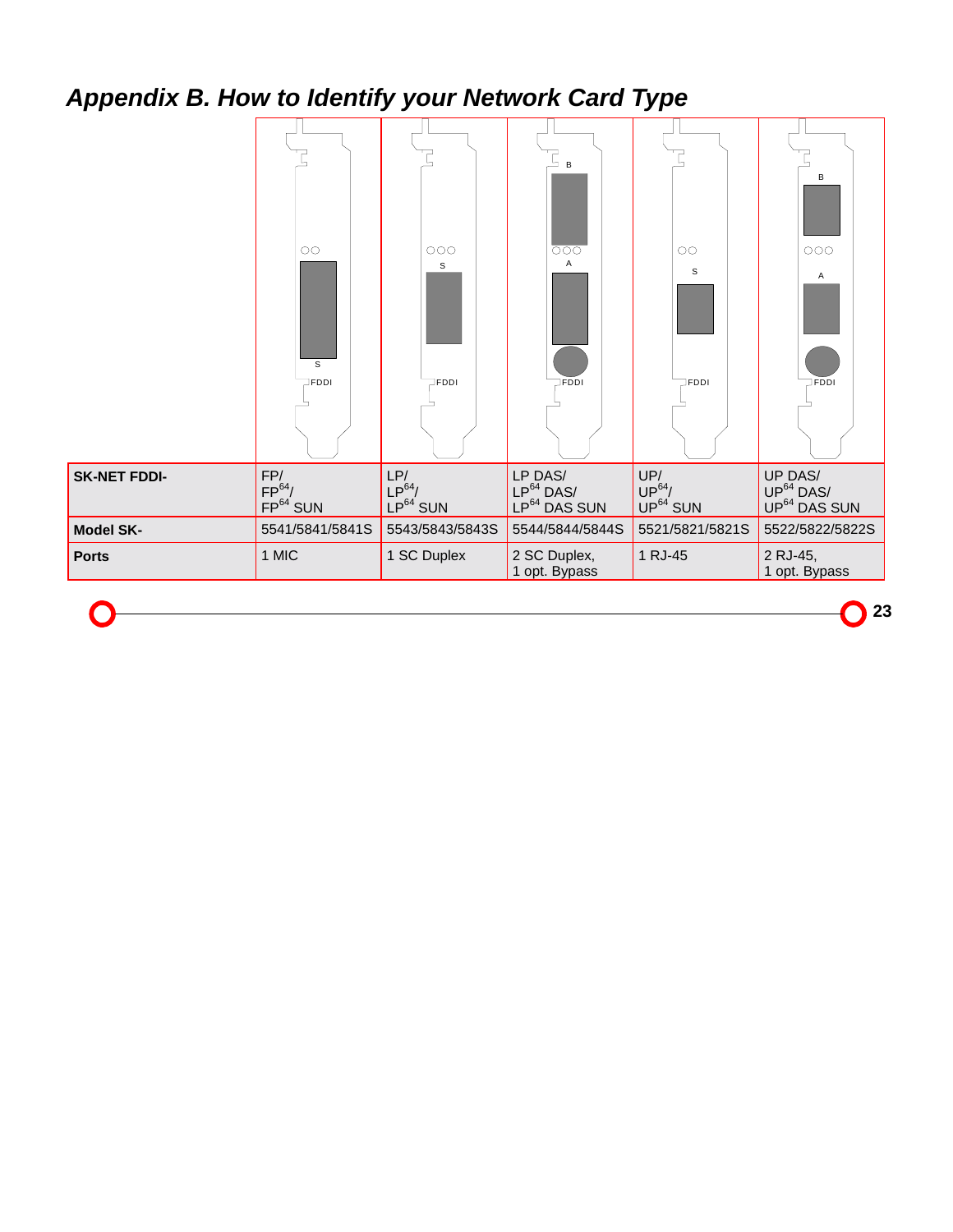# *Appendix C. Electromagnetic Compatibility, EN 55022/FCC*

The conformity was proved using the following equipment:

| <b>System</b>   | PCI/ISA                                                                                              |
|-----------------|------------------------------------------------------------------------------------------------------|
| <b>Computer</b> | HP Vectra VL4 5/100<br>S/N FR62661336; FCC ID: HPSVECTRAVL5                                          |
| Keyboard        | HP<br>product number C3754A #ABD, S/N E03633LXGR, FCC ID: CIGE03614                                  |
| <b>Mouse</b>    | HP<br>product number C3751B, S/N LZB61213594, FCC ID: DZL210582                                      |
| <b>Monitor</b>  | <b>SNI Monitor</b><br>product number MCM 1551 (N), S/N 735911, FCC ID: A3LCSU 597                    |
| <b>Printer</b>  | HP Deskiet 600<br>product number C2184A, S/N ES64U140VT, FCC ID: B94C2184X                           |
| <b>Modem</b>    | Hayes Accura 228 V.34+FAX<br>product number 5901US, Version 7.20 S/N A57759013811, FCC ID: BFJ5901US |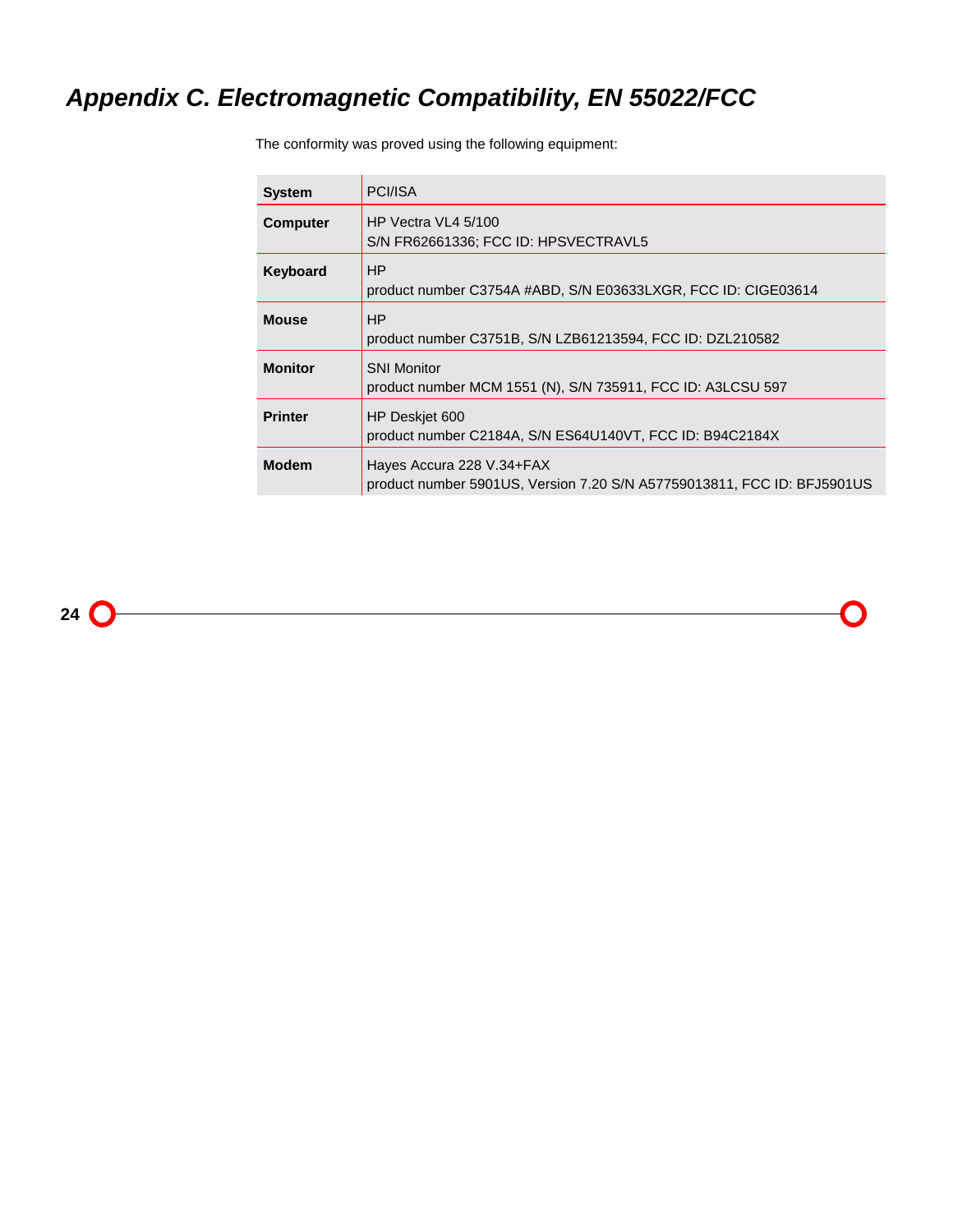# *Appendix C. Interface Pin Assignments*

### *RJ-45 Receptacle*

### **Unshielded Twisted Pair Port Pinouts (Port Type A, B, M and S)**

The TP-PMD UTP standard uses RJ-45 connectors and receptacles. The table below summarizes the port pinouts. **Note: Category 5 UTP cables for FDDI require 1** ↔ **7 and 2** ↔ **8 crossovers.**

| Figure 5. RJ-45 Pinout | <b>RJ-45 Contact</b> | <b>Signal</b>    | RX-   |
|------------------------|----------------------|------------------|-------|
| (front view)           |                      | Transmit $(Tx+)$ | $RX+$ |
|                        |                      | Transmit (Tx-)   |       |
|                        |                      | Receive (Rx+)    | TX-   |
|                        | 8                    | Receive (Rx-)    | TX+   |

## *Optical Bypass Switch Receptacle*



Figure 6. Optical Bypass Interface Pinout (front view)